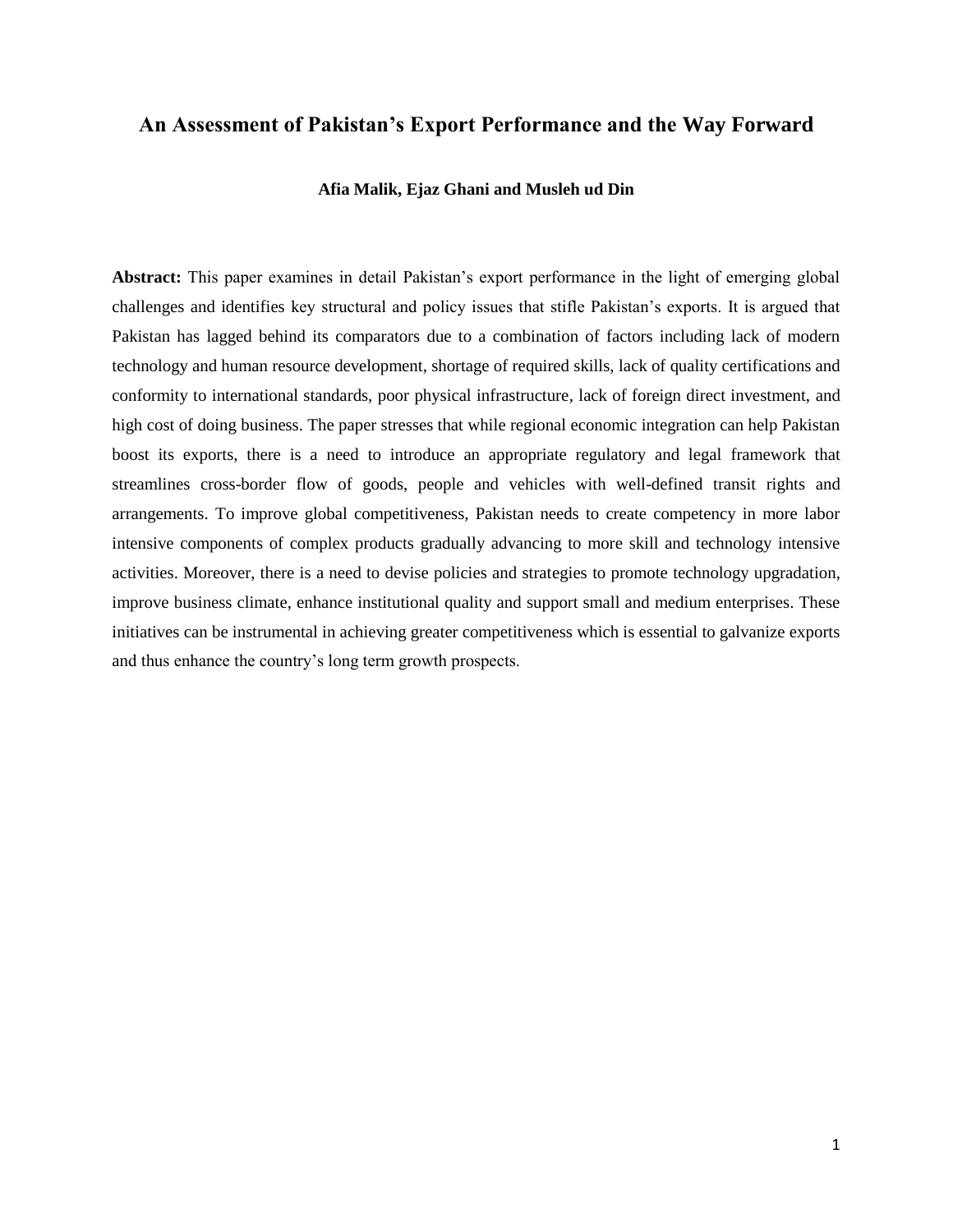## **1. Introduction**

 $\overline{a}$ 

Exports provide an interface into how globally competitive a country is. Likewise, a robust export base secures a country against deteriorating current account balance. In general, exports facilitate the exploitation of economies of scale; allow resource allocation according to comparative advantage; improve foreign exchange reserves position and guarantee easy financing of imports; increase efficiency and productivity through competition; increase employment and allow for knowledge spill-overs that will encourage domestic innovation. There is strong evidence in the literature favouring exports as an important driver of sustainable economic growth (Weiss, 2005). It has also been proven in the case of South Asian economies in general (Kemal, et. al. 2002), and Pakistan in particular (Khan, et.al., 1995, Shirazi and Manap, 2004).

Despite a revival of economic growth since 2013-14, Pakistan's export earnings have declined since 2014. While the recent decline in exports has been attributed to global developments (State Bank, 2016), Pakistan's exports performance has remained unimpressive even before 2014. In fact, Pakistan's exports have continued to lag behind other developing countries over the last several years. A comparison of Pakistan's exports with other developing countries clearly points out the weaknesses of the trade regime followed in Pakistan in the last few decades. The most disturbing trend is the consistent fall in exports to GDP ratio in Pakistan as compared with other developing countries. In 2014-15 exports to GDP ratio was hardly 10.95 %. It is true to some extent that, with the exception of Vietnam, Cambodia and Bangladesh, the export performance of some emerging economies was actually worse than Pakistan in 2015<sup>1</sup>, but revived (to some extent) in 2016 (Figure 1) with stronger demand from advanced countries. In 2016, Pakistan witnessed a further fall in exports despite government's support package to boost  $exports<sup>2</sup>$ .

<sup>&</sup>lt;sup>1</sup> China has started relocating its labour intensive production in low wage countries like Vietnam, Myanmar, and Cambodia. This has boosted exports in these countries.

<sup>&</sup>lt;sup>2</sup> According to Pakistan Textile Exporters Association (PTEA) Vice Chairman enough funds were not allocated for the incentives of this package, for details see Imran Rana, "Textile Representatives Stage Protest" *The Express Tribune*, June 22nd, 2017.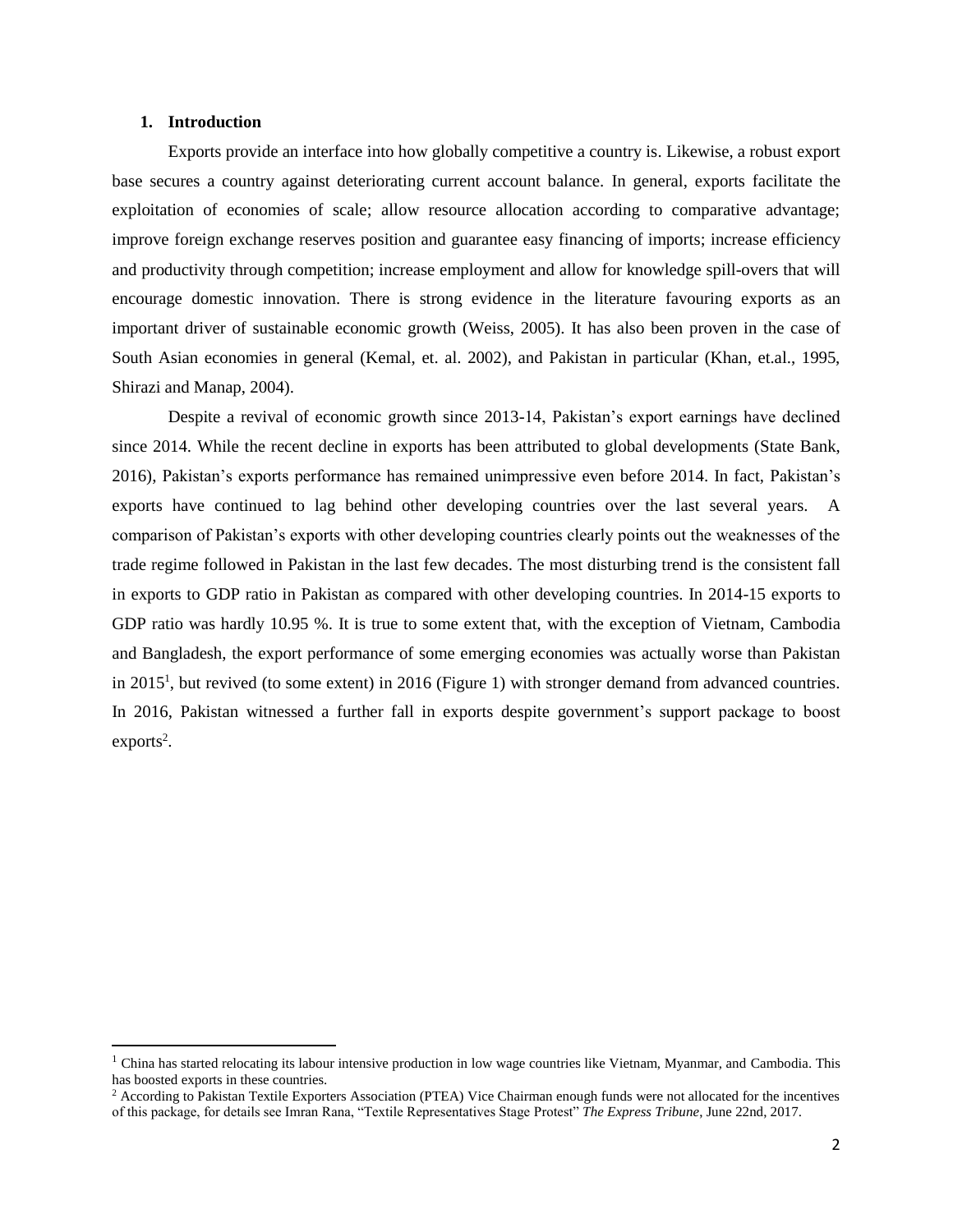

Source: Asian Development Bank (2017)



Source: World Development Indicators

The most serious concern for Pakistan's economy is the decline in foreign exchange reserves despite a significant increase in foreign borrowing<sup>3</sup>. The falling exports revenue along with declining remittances and the rising oil prices will put further pressure on our already tumbling foreign exchange reserves. Undoubtedly, CPEC will bring in the foreign exchange needed to strengthen reserves. But this is

 $\overline{a}$ 

<sup>&</sup>lt;sup>3</sup> Pakistan obtained a record high \$10.1 billion in foreign loans during 2016-17, as it looked to repay old debt and support foreign exchange reserves (Rana, 2017).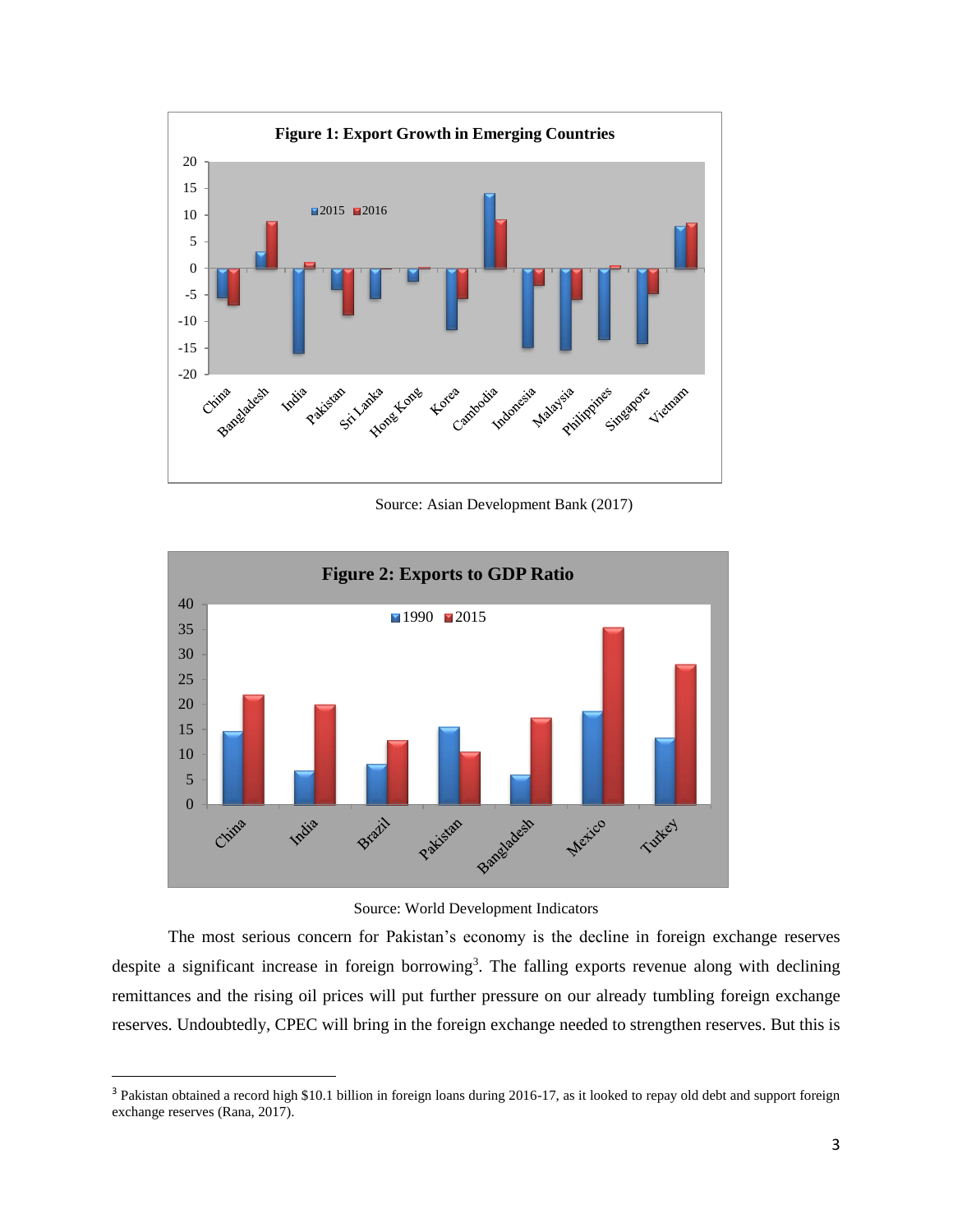not going to be sustainable. The sustainable GDP growth depends on the strength of the overall economy, along with stable macroeconomic environment. It is only possible through exports growth (Amjad, 2017).

In Pakistan, despite economic liberalisation and privatisation, introduction of various incentives packages, and a sustained period of exchange rate stability with no energy shortage between 2001 and 2005, export performance has remained poor in comparison to other countries<sup>4</sup>. This indicates that there are deep structural and institutional issues behind Pakistan's lacklustre export performance which need to be addressed to enhance its productive capacity and boost exports (Mian, 2014). Pakistan's stagnant exports demand serious reforms which have been developed several times but never implemented seriously.

The goal of this paper is to carry out an in-depth analysis of Pakistan's export performance with a view to identifying key structural and policy issues that impede Pakistan's exports. Section 2 provides an overview of Pakistan's export performance in an historical perspective. Section 3 explores the role of regional trade integration while section 4 highlights key challenges facing Pakistan in the emerging global trading environment. Section 5 offers summary and conclusions.

## **2. Pakistan's Export Performance**

The composition of Pakistan's exports has changed significantly over the years with a steep fall in the shares of primary and semi manufactured exports and equally sharp increase in the share of manufactured exports. In 1971-72, the shares of primary goods, semi-manufactured goods and manufactured goods in total exports were respectively 45%, 27% and 28%. While in 2015-16, these shares were 16%, 1 % and 72 % for primary, semi-manufactured and manufactured exports respectively.

|         |                                                                |                                            | Table.1. Average Growth rate of Output and Exports in Fakistan |                                          |                                                                         |                               |
|---------|----------------------------------------------------------------|--------------------------------------------|----------------------------------------------------------------|------------------------------------------|-------------------------------------------------------------------------|-------------------------------|
|         | <b>Manufactured</b><br><b>Exports</b><br>$\frac{6}{2}$ growth) | <b>Exports</b><br>$\frac{6}{6}$<br>growth) | <b>Manufacturing VA</b><br>(real)<br>$\frac{6}{6}$ growth)     | <b>Real GDP</b><br>$\frac{6}{6}$ growth) | <b>Purchasing</b><br>power<br>of total exports<br>$\frac{6}{2}$ growth) | <b>Domestic</b><br>Absorption |
| 1973-80 | 21.3                                                           | 15.5                                       | 5.1                                                            | 5.3                                      | $---$                                                                   | $---$                         |
| 1981-90 | 18.3                                                           | 15.4                                       | 7.9                                                            | 6.1                                      | 13.0                                                                    | 2.2                           |
| 1991-00 | 16.9                                                           | 13.8                                       | 3.9                                                            | 3.8                                      | 3.9                                                                     | 1.2                           |
| 2001-10 | 12.9                                                           | 12.9                                       | 6.7                                                            | 4.5                                      | 0.4                                                                     | 13.3                          |
| 2011-16 | 1.2                                                            | 0.43                                       | 4.1                                                            | 4.3                                      | $-5.7$                                                                  | 9.8                           |

**Table.1: Average Growth rate of Output and Exports in Pakistan**

Source: Author's Estimation

l

Undoubtedly the pattern of trade has changed substantially in response to trade reform measures and Pakistan has moved from primary products to finished manufactured goods. But unfortunately, overall export performance is not so promising and showing a declining trend. In contrast to the 1970s

<sup>4</sup> Although Pakistan export receipts doubled from 2001 to 2008 with stable nominal exchange rate; however, with depreciation afterwards, there was no corresponding increase in export value. While for other developing countries like for instance Bangladesh, Cambodia, India, export receipts are continuously increasing.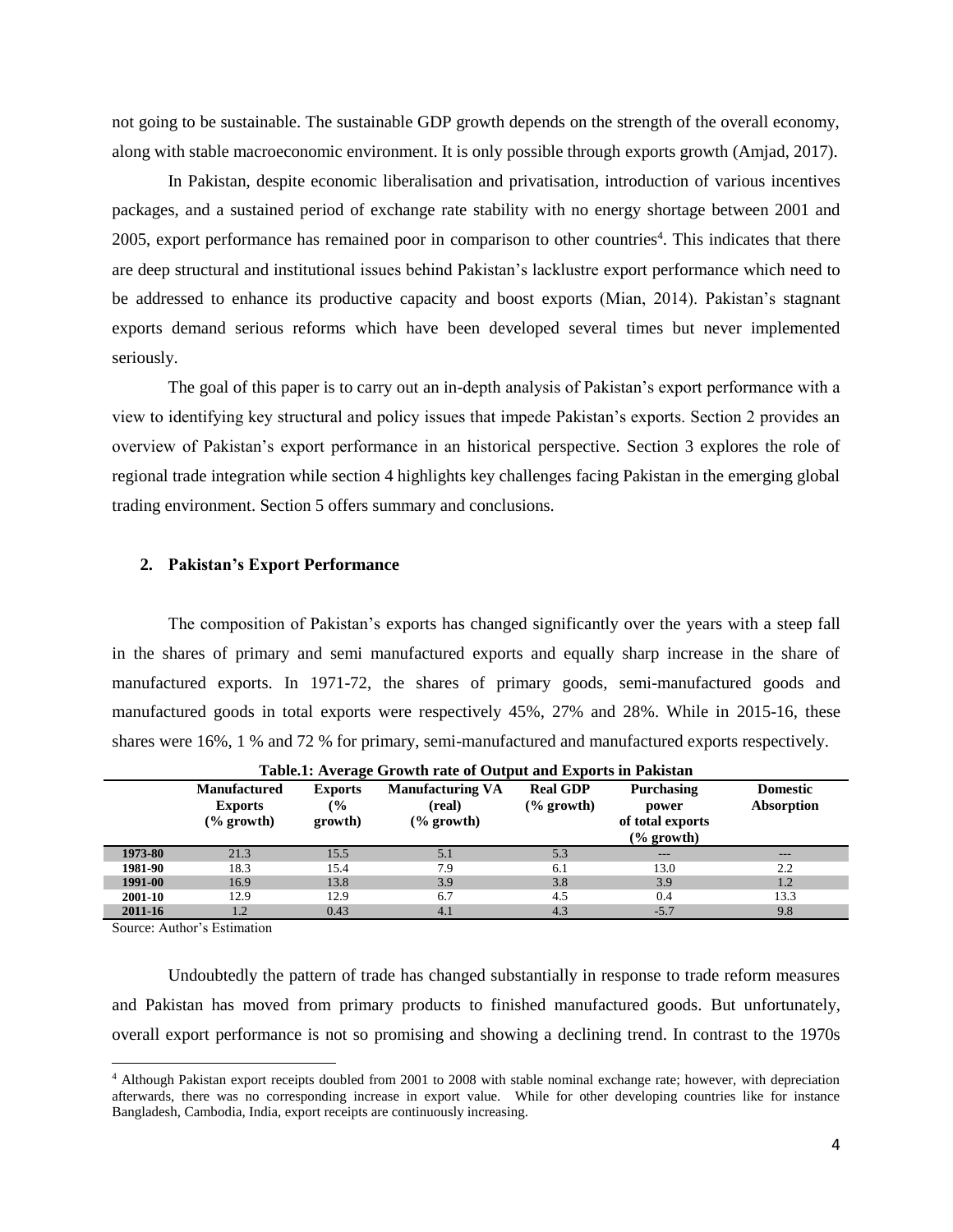and 1980s when total exports grew by 15% (on average), the growth was 13.8 % in the 1990s and 12.9 % in the 2000s. Similarly, manufactured exports grew at the rates of 21%, 18%, 17% and 13% in the 1970s, 1980s, 1990s, and 2000s respectively. Since 2010-11, total exports have grown by only 0.43%, while manufactured exports grew by only 1%. Pakistan's share in the world market has gradually eroded from 0.18% in 1990 to 0.15 % in 2003, then to 0.13 % in 2015. This slowdown took place when other countries in the region expanded their export market shares. For example, Bangladesh increased its share from 0.04% in 1990 to 0.19% in 2015 and India increased its share from 0.5 % in 1990 to almost 2 % in 2015 respectively.

A key factor determining a country's export performance is the profile of revealed comparative advantage (RCA). In terms of this indictor as Table 2 illustrates, Pakistan has comparative advantage mainly in low value added consumer good categories like for instance, textiles and clothing, leather and its products (hides and skin) and vegetables. Additionally, Pakistan also has comparative advantage in minerals and animals. Overall, Pakistan has relatively weak advantage in more sophisticated capital goods like for instance, automotive (transport), machinery and electronics, fuels, metals, and chemicals, etc.

| <b>Products</b>        | 2003  | 2010  | 2015  |
|------------------------|-------|-------|-------|
| <b>Animal</b>          | 0.81  | 1.03  | 1.15  |
| Vegetable              | 2.88  | 4.43  | 3.03  |
| <b>Food Products</b>   | 0.53  | 0.65  | 0.94  |
| <b>Minerals</b>        | 0.29  | 1.35  | 1.58  |
| <b>Fuels</b>           | 0.13  | 0.17  | 0.26  |
| <b>Chemicals</b>       | 0.13  | 0.13  | 0.12  |
| <b>Plastic</b><br>or   | 0.37  | 0.37  | 0.28  |
| <b>Rubber</b>          |       |       |       |
| <b>Hides and skin</b>  | 8.22  | 8.87  | 7.7   |
| <b>Wood</b>            | 0.06  | 0.13  | 0.08  |
| <b>Textiles</b><br>and | 12.67 | 13.83 | 14.63 |
| <b>Clothing</b>        |       |       |       |
| Footwear               | 0.65  | 0.58  | 0.78  |
| <b>Stone</b><br>and    | 0.32  | 1.78  | 0.24  |
| <b>Glass</b>           |       |       |       |
| <b>Metals</b>          | 0.17  | 0.37  | 0.30  |
| <b>Mach</b><br>and     | 0.03  | 0.04  | 0.03  |
| <b>Electronics</b>     |       |       |       |
| <b>Manufactures</b>    | 1.15  | 1.04  | 1.17  |
| <b>Transportation</b>  | 0.02  | 0.03  | 0.02  |
| <b>Machinery</b> and   | 0.03  | 0.04  | 0.02  |
| <b>Transport</b>       |       |       |       |
| equipment              |       |       |       |
| <b>Miscellaneous</b>   | 0.47  | 0.44  | 0.51  |
| <b>Capital Goods</b>   | 0.05  | 0.07  | 0.07  |
| <b>Consumer</b>        | 1.74  | 1.77  | 1.92  |
| Goods                  |       |       |       |
| <b>Intermediate</b>    | 1.7   | 1.41  | 1.23  |
| Goods                  |       |       |       |
| <b>Raw Material</b>    | 0.47  | 0.51  | 0.81  |

**Table 2: Revealed Comparative Advantage (major product categories)**

Source: World Integrated Trade Solutions (WITS)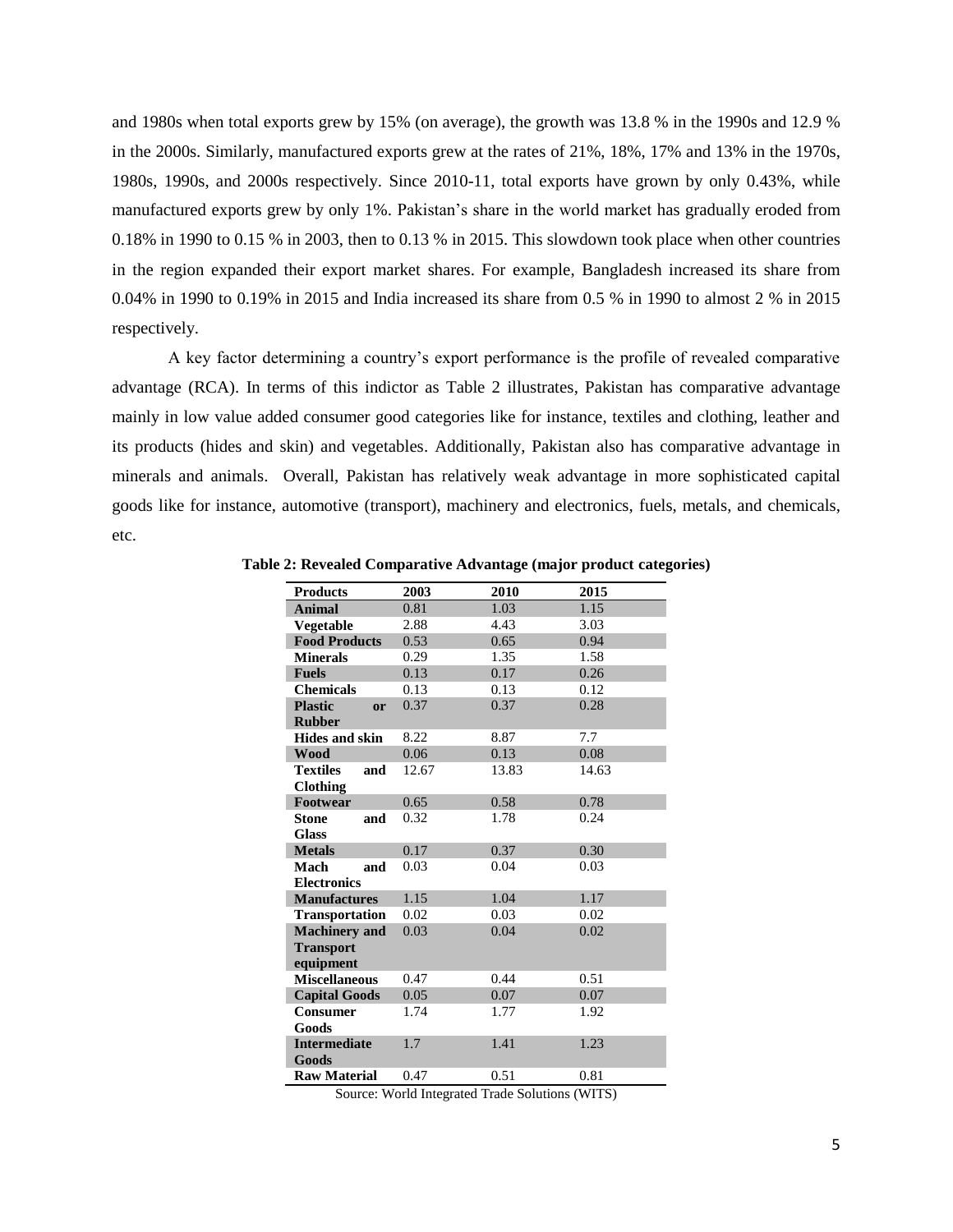With increasing liberalisation and globalisation, importance of industrial competitiveness is growing as enterprises are facing difficulties in exporting and in competing with imports as the economies open up. The nature of competitiveness is also changing as technology is modifying trade and industrial structures towards more complex and technology-based activities. Technology makes production processes more efficient, thereby increasing the competitiveness of countries and reducing their vulnerability to market fluctuations. Moreover, knowledge is playing a central role in modern production systems and has become a key to sustain or increase competitiveness. The competitiveness of a firm is no longer predominantly attained by cost-reduction, for instance through labour wages, but by risk-taking through innovations in the production process, by accessing new markets through creative marketing. Manufacturing in particular has become more information-intensive: with more focus on research, design, engineering, marketing and networking. To compete, enterprises must use new technologies and organisational methods at best practice and link up to global value chains.

|                   | <b>Industrial Competiveness</b><br>Index 2013 Rank out of 141 | <b>Global Competitiveness</b><br><b>Index 2016-17 Rank out of 138</b> |
|-------------------|---------------------------------------------------------------|-----------------------------------------------------------------------|
| <b>Pakistan</b>   | 75                                                            | 122                                                                   |
| China             |                                                               | 28                                                                    |
| India             | 43                                                            | 39                                                                    |
| Korea             | 3                                                             | 26                                                                    |
| <b>Malaysia</b>   | 24                                                            | 25                                                                    |
| <b>Thailand</b>   | 26                                                            | 34                                                                    |
| <b>Indonesia</b>  | 42                                                            | 41                                                                    |
| <b>Bangladesh</b> | 77                                                            | 106                                                                   |
| <b>Turkey</b>     | 30                                                            | 55                                                                    |

**Table 3: Pakistan Competiveness Ranking**

Source: Industrial Development Report 2016 and Global Competitiveness Report 2016-17

In the changed scenario some developing countries have performed quite well. Unfortunately, Pakistan's performance is not up to the mark. Pakistan continues to struggle to accelerate its manufactured exports. The country's exports are not competitive in international markets. According to the Industrial Competitiveness Index 2013, Pakistan is ranked at number 75; whereas neighbouring country India is ranked at 43 (Table 3). Similarly, according to the Global Competitiveness Report 2016- 2017, Pakistan's performance is abysmal with a ranking at 126 and a score of 3.5 out of 7; whereas other countries in the region are coping well with competitiveness processes. The structure of industrial production in Pakistan has mostly remained unchanged since the 1970s. The country seems to be stuck at the lower end of the technology ladder while other Asian countries (such as India, Malaysia, Thailand, China, etc.) have exhibited tremendous growth moving from low technology to high technology production. The reason behind this progression is the successful innovation leading to introduction of new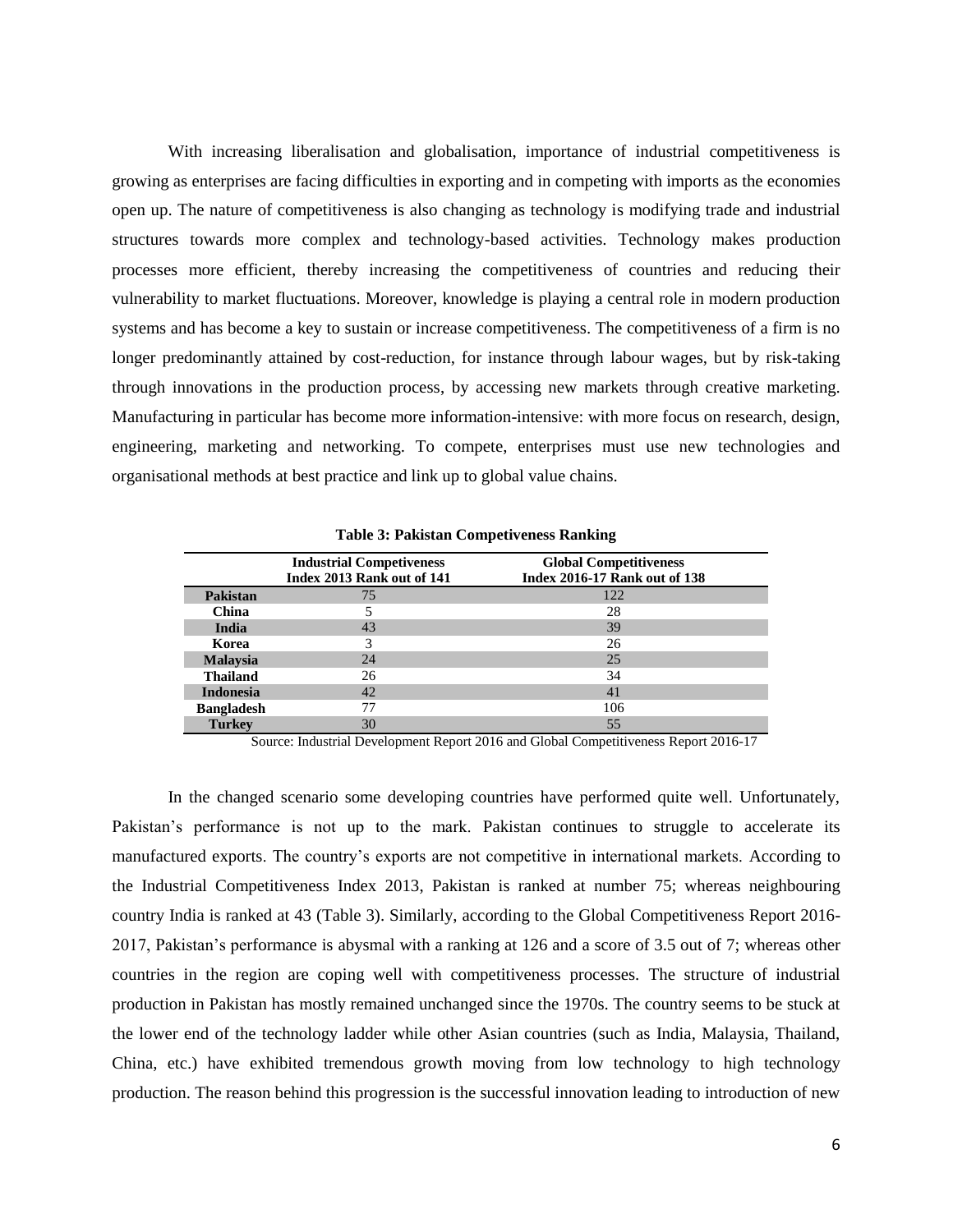sophisticated products and processes as well as up gradation of existing processes. In contrast, Pakistan's manufacturing sector has remained on a roller coaster ride since independence, with boom bust cycles of growth exhibiting wide fluctuations across decades and even within decades. After the disappointing performance of 1990s<sup>5</sup> share of the manufacturing sector in GDP increased to 18.6 % in 2004-05. However, 2006 onwards its share in GDP declined<sup>6</sup>.

Pakistan adopted a private sector-oriented approach somewhat earlier than other economies in the region but has not been able to expand its exports compared to other economies in the region. Even after the passage of more than sixty years Pakistan is still at its *resource-driven stage*. The export mix is extremely narrow and limited to low value-added products. Dependence on international business intermediaries is high, and margins are low and susceptible to fluctuation in prices and terms of trade. Similarly, manufacturing activity in Pakistan is dominated by resource based and low technology activities. Although share of complex products has risen over time but still the performance of manufacturing sector is not optimal, especially when it is compared with other countries in the region; and textiles and food remain the two major manufacturing activities. In terms of exports, our manufactured exports are concentrated in few items. Cotton yarn, cotton fabrics, apparels, leather and its products are among the major export categories.

**Table 4: Pakistan's Manufacturing Sector**

| Manufacturing value added growth<br>(2015)          | $4\%$                                  |
|-----------------------------------------------------|----------------------------------------|
| Share of manufacturing value added in<br>GDP (2015) | 13.4%                                  |
| Share of LSM in GDP in 2014-15                      | 10.9%                                  |
| <b>Major manufacturing activities</b>               | Textiles $(25%)$                       |
| (VD in $\%$ to total MVA)                           | Food and Beverages (18%)               |
|                                                     | Chemicals & Chemical products $(15\%)$ |
| Share of Manufacturing exports in total             | 72.96                                  |
| $(2015-16)$                                         |                                        |
| Share of textiles in total exports 2015-16          | 60%                                    |

Source: World Development Indicators and Pakistan Economic Survey 2016-17

The share of medium to high technology products in our total export basket is hardly 6% whereas low-tech textiles based exports account for 60% of total exports. Pakistan's manufactures are not dynamic activities and are among the slowest growing industrial activities in the world offering limited potential for learning or technological and skill development. Textiles being the main manufacturing activity with longest production chain along with inherent potential for value addition at each stage of

 $\overline{a}$ 

<sup>5</sup> Owing to political instability, worsening of the law and order situation in major hubs of economic activity, reduction in protection rates resulting in the closure of a number of industries, significant infrastructural bottlenecks in transport and other sectors, electricity shortages in the early part of 1990s and its high prices in the latter half and inadequate industrial investment. <sup>6</sup> Pakistan experienced not only a stable political period between 2000 and 2007, but also till 2005 power supply was in surplus along with stable prices.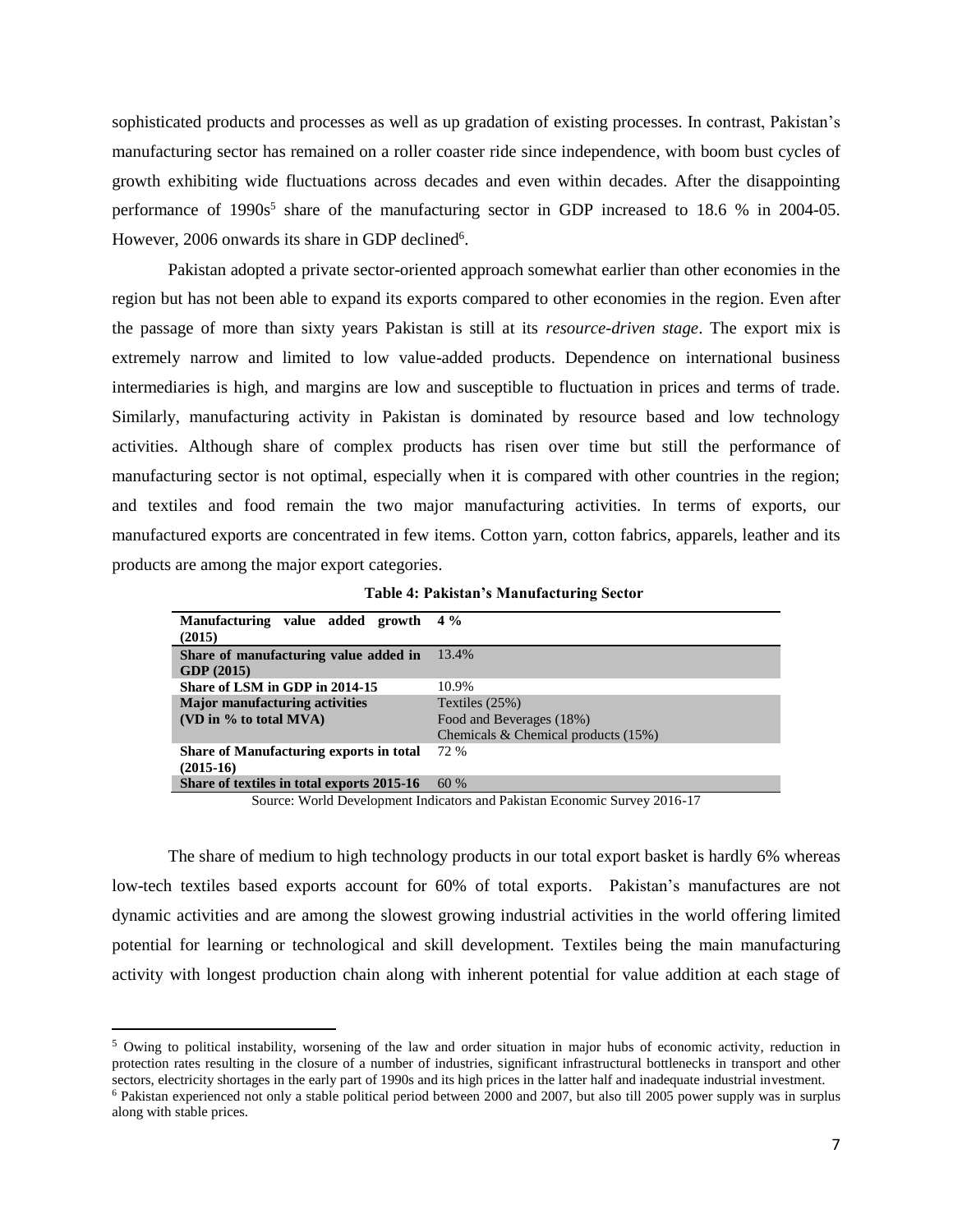processing; but value-added activities are limited. While economic research<sup>7</sup> has established the positive role of foreign direct investment (FDI) and multinational corporations in export development, Pakistan's export-oriented manufacturers have attracted relatively little foreign direct investment (FDI). Consequently, Pakistan's current export structure is neither complex nor technologically sophisticated<sup>8</sup> reflecting a weak competitive base which is not suitable for sustainable economic growth. By not moving up the value chain, Pakistan is facing competition from low income countries exporting low technology products at more competitive wage rates, while countries with comparable income to Pakistan, have moved up the technology ladder to high technology activities (cited from Khan and Afzal, 2016).

A balanced manufacturing structure requires almost similar shares for medium to high technology in production (value added) and in exports. In Pakistan, share of medium to high technology in production is higher than the share of similar products in exports<sup>9</sup>, reflecting competitive weaknesses in complex activities. As compared with other countries in the region, share of medium to high technology in both production and exports is very low indicating slow upgrading over time (whatever upgrading there is, it occurs in production rather than exports)<sup>10</sup>. Moreover, its impact on world manufacturing value added (0 %) and impact on world trade (0.13%) is negligible compared to other regional competitors. Another point of serious concern is the weakening in the purchasing power of exports (that is, declining real price of major exports) in the 2000s (Table 1).

In terms of existing export markets, Pakistan's export partners have increased from 190 to 198 from 2003 to 2015, but exports to most of these countries are extremely minimal. Its major export markets continue to be United States (16.58%) and countries in Europe, for instance, United Kingdom (7.12%), Germany (5.19%), Spain (3.54%), Netherlands (3.02%), Italy (2.80%), Belgium (2.68%), and France (1.63%). Pakistan has only been successful in increasing its exports to China and Afghanistan. These two are now second and third largest export markets for Pakistan with an export market share of 8.76% and 7.80% respectively. Pakistan's largest import suppliers are China (25%), United Arab Emirates (13%), followed by Saudi Arabia (7%), Indonesia (5%) and United States (4%). Limited market access in terms of exports and imports have increased Pakistan's vulnerability to shocks in these few economies.

Recent global developments indicate a heightened risk of growing protectionism and a rising wave of anti-globalisation under new political regimes in the west. In this scenario, it may be more difficult to boost exports especially in view of the rising protectionist sentiments in the USA and UK

 $\overline{\phantom{a}}$ 

 $<sup>7</sup>$  See, for example, Mahmood, et. al. (2009) and Amjad et. al. (2012).</sup>

<sup>8</sup> Pakistan's score in export sophistication level has dropped overtime, reflecting its specialization in low technology products (Weiss and Lall, 2004; Fortunato and Razo, 2014).

<sup>&</sup>lt;sup>9</sup> In 2013, share of medium to high tech in manufacturing value added was 24.6%, while share of medium to high technology in manufactured exports was 10.4% (Industrial Development Report 2016).

<sup>&</sup>lt;sup>10</sup> In industrialised countries share of medium to high technology in manufacturing value added and exports was above 60 percent in 2013, where share of exports was slightly higher. Similarly, in export-oriented economies of the region share of medium to high technology in exports was much higher than in manufacturing value addition.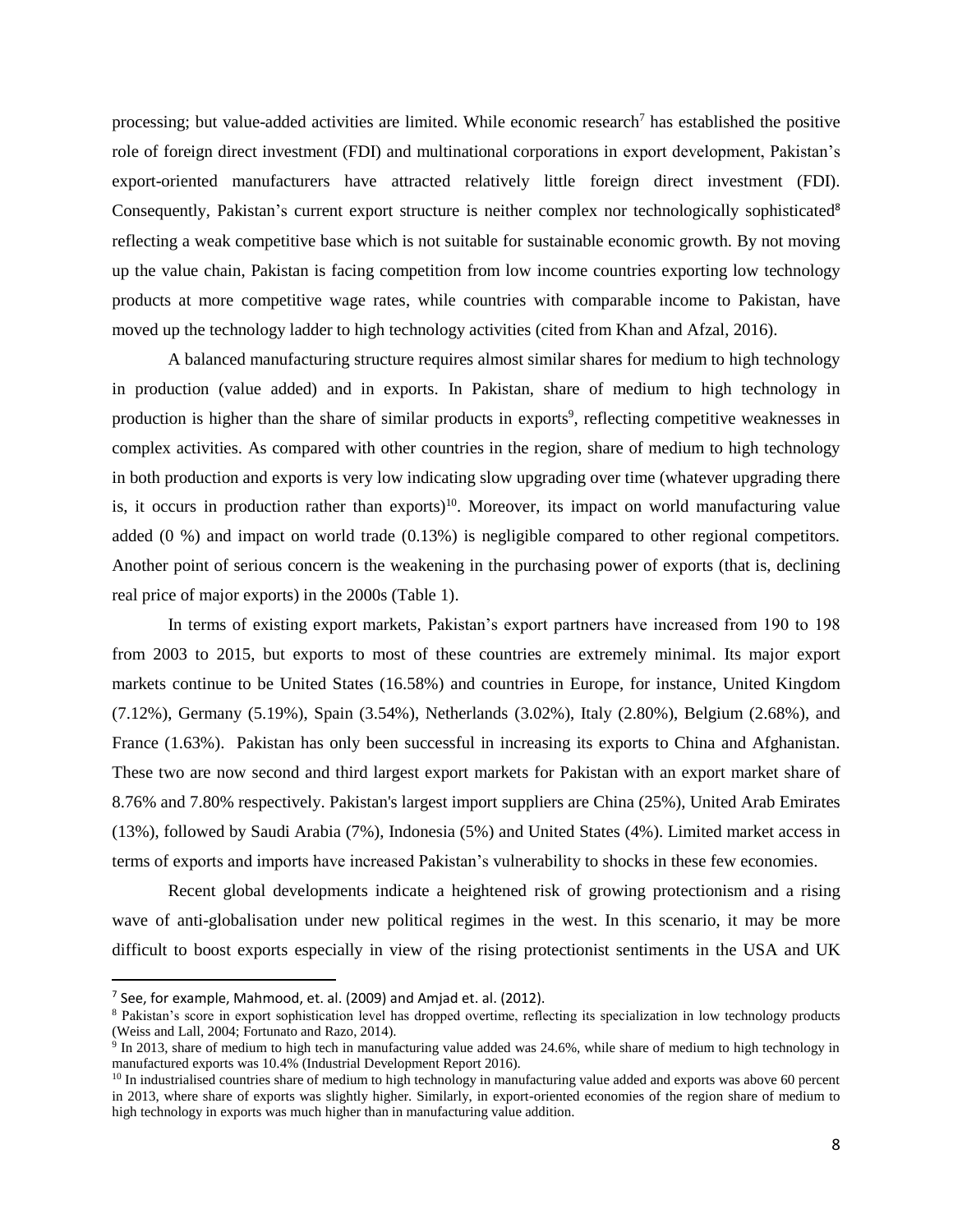which are Pakistan's major trading partners. Pakistan thus needs to focus more on bilateral as well as regional trading partnerships with relatively less explored markets like Iran, Turkey and Central and East Asia, as well as Africa.

# **3. Regional Trade Integration and Pakistan**

In today's world, regional trade integration is gaining importance for economic growth in both developed and developing countries. Regional integration is mainly driven by the theory of customs union in which preferential trade and economic agreements encourages trade creation and diversion effects on member countries. Example of East Asian countries in this context is of great significance. East Asian countries through trade cooperation and integration have exploited the potential synergies among member countries. High economic performances by most of the countries in the ASEAN region have been attributed to integration within the region (Mohanty and Pohit (2007).

Like many other developing economies, Pakistan is also actively pursuing a policy of promoting regional economic cooperation to boost trade and enhance economic growth. Pakistan has signed many regional and bilateral trade agreements including South Asian Free Trade Agreement (SAFTA) and bilateral trade agreements with Afghanistan, China, Malaysia, Sri Lanka, Iran, Indonesia and Mauritius. In 2003, Pakistan developed its vision of focusing on East Asia to promote trade and investment with the region, in addition to existing relations with the rest of the world. Pakistan's bilateral trade with all of its preferential trading partners for instance, China, Malaysia, and Indonesia (Table 5) has witnessed an increase over time. Great potential still exists for expansion of trade with not only these countries but also with other countries in the region. Diverse business cultures and macroeconomic situations in Asia provide opportunities for trade, investment and economic growth.

# **3.1.ASEAN Countries and Pakistan**

ASEAN has made great progress in terms of regional economic integration and the creation of a common market and a shared production base – the ASEAN Economic Community (AEC). Pakistan's share of exports to ASEAN countries was hardly 5% in 2015, increasing from 3% in 2003. Trade Specialisation Indices suggest that there are significant non-complementarities between the trade structures of Pakistan and the ASEAN member states (for details see PIDE, 2010). Apart from noncomplementarity of trade structures and the absence of a history of economic and social relationships, the role of domestic weaknesses in the case of Pakistan are often cited as reasons for low levels of trade between the ASEAN countries and Pakistan. Moreover, non-tariff measures prevalent in each of the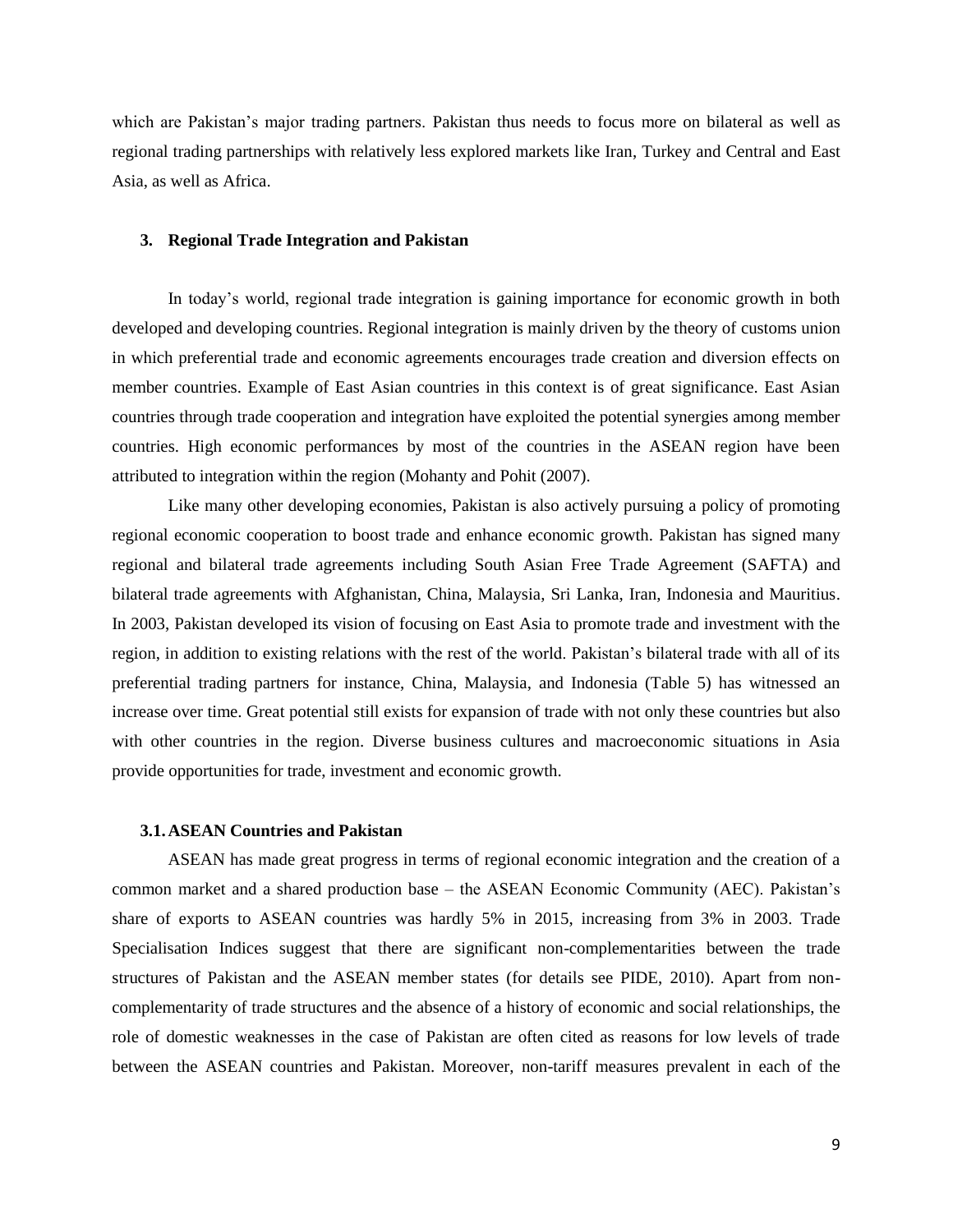ASEAN member states as well as in Pakistan are hampering trade growth between Pakistan and the countries in the ASEAN region.

In the services sector, both sides offer large market potential. The findings of a perception survey done by Qadir, et.al., (2010) of various stakeholders in Pakistan and ASEAN member states about the proposed FTA between Pakistan and the ASEAN member states revealed that of the 10 countries included in the survey, only Brunei, Malaysia and Pakistan were in favour of the FTA. Lao PDR, Myanmar, Singapore, Thailand and Vietnam were neutral, while Indonesia and Philippines showed doubts regarding the potential benefit of the FTA. The study further suggests that trade complementarities between Pakistan and ASEAN are weak and investment linkages are almost non-existent.

Recent developments in East Asian economies are providing a fresh impetus to the ASEAN region. For example, China's pace of workforce expansion has slowed in recent years, increasing at no more than one per cent a year since the beginning of the global financial crisis. Over the same period, most ASEAN countries have seen their labour forces expand at a faster rate on average double than that of China. Among the ASEAN, Vietnam has considerable appeal for relocation of industries, given its comparatively low wage costs and its reliable labour supply. Aside from manufacturing low cost items, such as in the flourishing garment industries of Cambodia and Vietnam, ASEAN has also become progressively more capable of handling more sophisticated manufacturing on an increasingly large scale. This is largely due to the growing availability of talented workers and the continual influx of FDI earmarked for higher-end manufacturing projects<sup>11</sup>. Thailand has emerged as an automotive manufacturing hub, while Indonesia is also succeeding in attracting investment from abroad in the automotive sector.

In 2012, electronic products overtook garments as Vietnam's leading export sector. The ASEAN countries (Indonesia, Malaysia, Thailand, the Philippines and Vietnam) have all initiated a number of reforms aimed at attracting foreign companies. These have centred on those trade and investment measures that make it easier for foreign companies to start businesses, trade and enforce contracts. It is believed that these improvements will be seen as a clear response to longstanding calls for greater transparency in the administration of business regulations across all of these emerging markets. These countries are doing extremely well as far as ease of doing business is concerned e.g., starting a business, dealing with construction permits, securing credit, protecting investors, access to electricity, registering property, paying taxes, trading across borders, enforcing contracts and resolving insolvency issues.

Major manufacturers in China are moving their production facilities to Indonesia, Bangladesh, India and Thailand but Pakistan is not among their top priority area. Many industries that rely on low-cost

 $\overline{a}$ 

<sup>&</sup>lt;sup>11</sup> East Asia accounted for 60% of global FDI flows to Asia in 2015, whereas Developing Asia was the largest recipient of global FDI in 2015.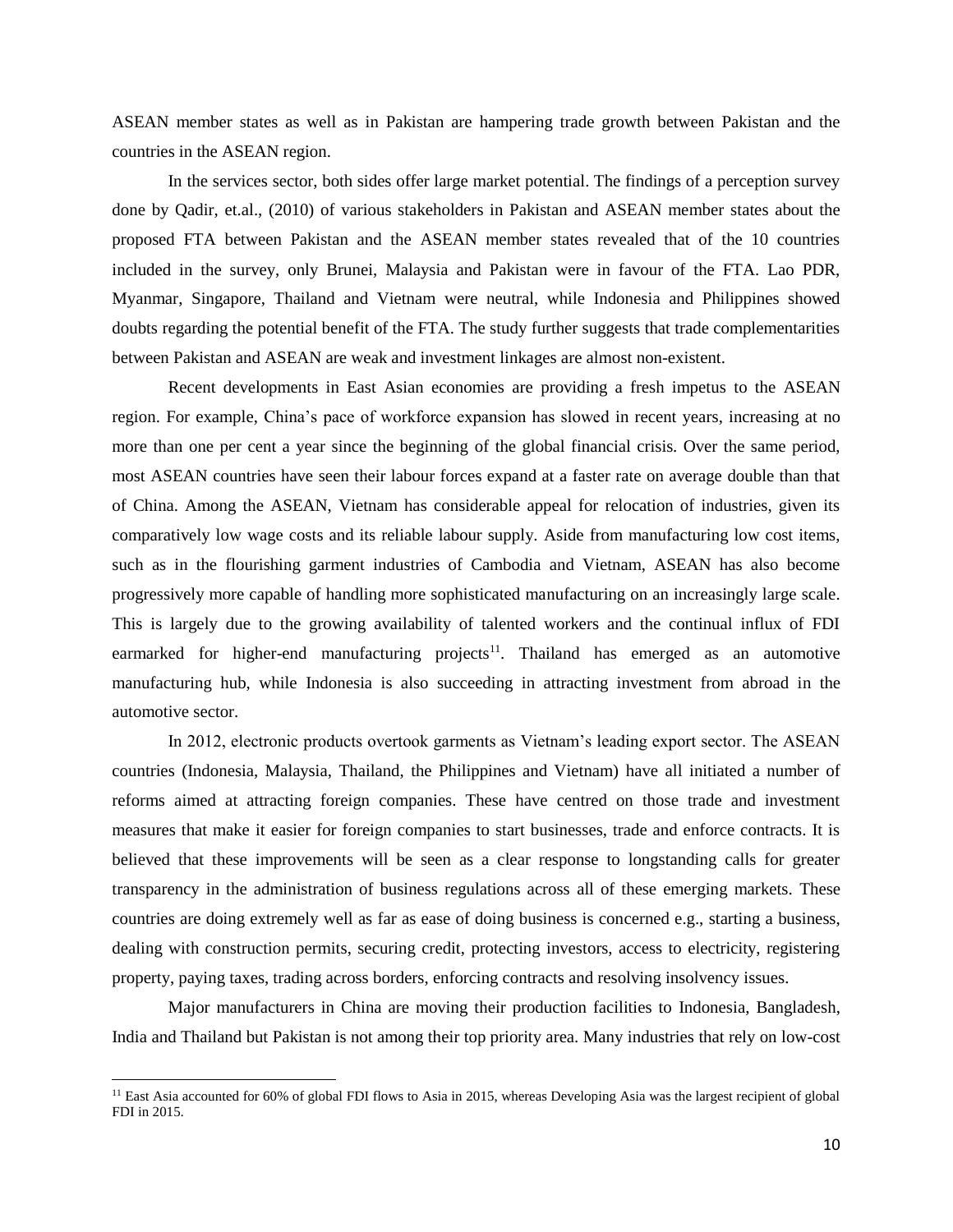labour such as the garment industry for example have relocated production to smaller Asian counties such as Myanmar, Vietnam and Cambodia and even further afield in Africa. These developments have a significant positive impact on the trade share as well as export competitiveness of these countries, while having a negative effect on Pakistan's exports.

To strengthen trade linkages with the ASEAN region, Pakistan's economy needs a much more diversified production structure along with favourable environment for foreign investment. Additionally, development of a new regional trading arrangement -- Regional Comprehensive Economic Partnership (RCEP) involving ASEAN+6 (ASEAN+ China, Japan, Korea, India, New Zealand and Australia) -- poses a serious challenge for Pakistan. The main objective of the RCEP is to increase integration in the region, building upon existing economic linkages. Pakistan, not having a current FTA with ASEAN, is not a negotiating partner to the RCEP while all of the non-ASEAN (invited) member countries in RCEP are either direct or indirect competitors of Pakistan's exports to major markets. These countries will enjoy major concessions via RCEP. If Pakistan is left out of this trading bloc, it will adversely affect Pakistan's exports to the region.

At present, Pakistan is well-integrated with the member countries of ASEAN+6. Pakistan's trade with these countries have increased significantly over the last decade. Five of the ASEAN+6 countries are placed among the top 10 import origin states for Pakistan; these include China, Japan, Malaysia, Indonesia, and India. Moreover, seven out of the top ten Pakistani import commodity groups match with the top ten traded commodity groups of the ASEAN region. Yet, the formation of the RCEP brings with it the risk of diverting trade away from Pakistan to members of the new alliance.

The China Pakistan Economic Corridor (CPEC) is expected to enhance connectivity within region and boost Pakistan's chances to become a part of East Asian trading bloc. Hence Pakistan should seriously pursue to have FTA with ASEAN. But at the same time there is a need to resolve domestic structural issues (discussed in detail in the next section) responsible for the lacklustre export performance. An FTA (if signed) between Pakistan and ASEAN may also facilitate changes in production structure in Pakistan leading to more diversification and greater trade complementarity as well as investor friendly policies and institutions.

|               |      | Exports from Pakistan (Million US\$) | Imports to Pakistan (Million US\$) |       |       |       |       |       |
|---------------|------|--------------------------------------|------------------------------------|-------|-------|-------|-------|-------|
|               | 2003 | 2010                                 | 2010<br>2014<br>2003               |       |       | 2015  |       |       |
| <b>Brunei</b> | 4.66 | 0.39                                 | 0.69                               | 0.69  | 1.30  | 1.88  | 0.02  | 0.001 |
| Laos          | 0.07 | 0.00                                 | 0.76                               | 0.96  | 0.002 | 0.00  | 0.005 | 0.11  |
| Cambodia      | 6.01 | 23.11                                | 33.11                              | 32.35 | 0.39  | 0.12  | 0.25  | 1.07  |
| Myanmar       | 5.34 | 10.84                                | 13.07                              | 17.10 | 9.20  | 58.95 | 20.36 | 6.20  |

**Table 5: Pakistan's Trade with countries in East Asia and Asia Pacific Region**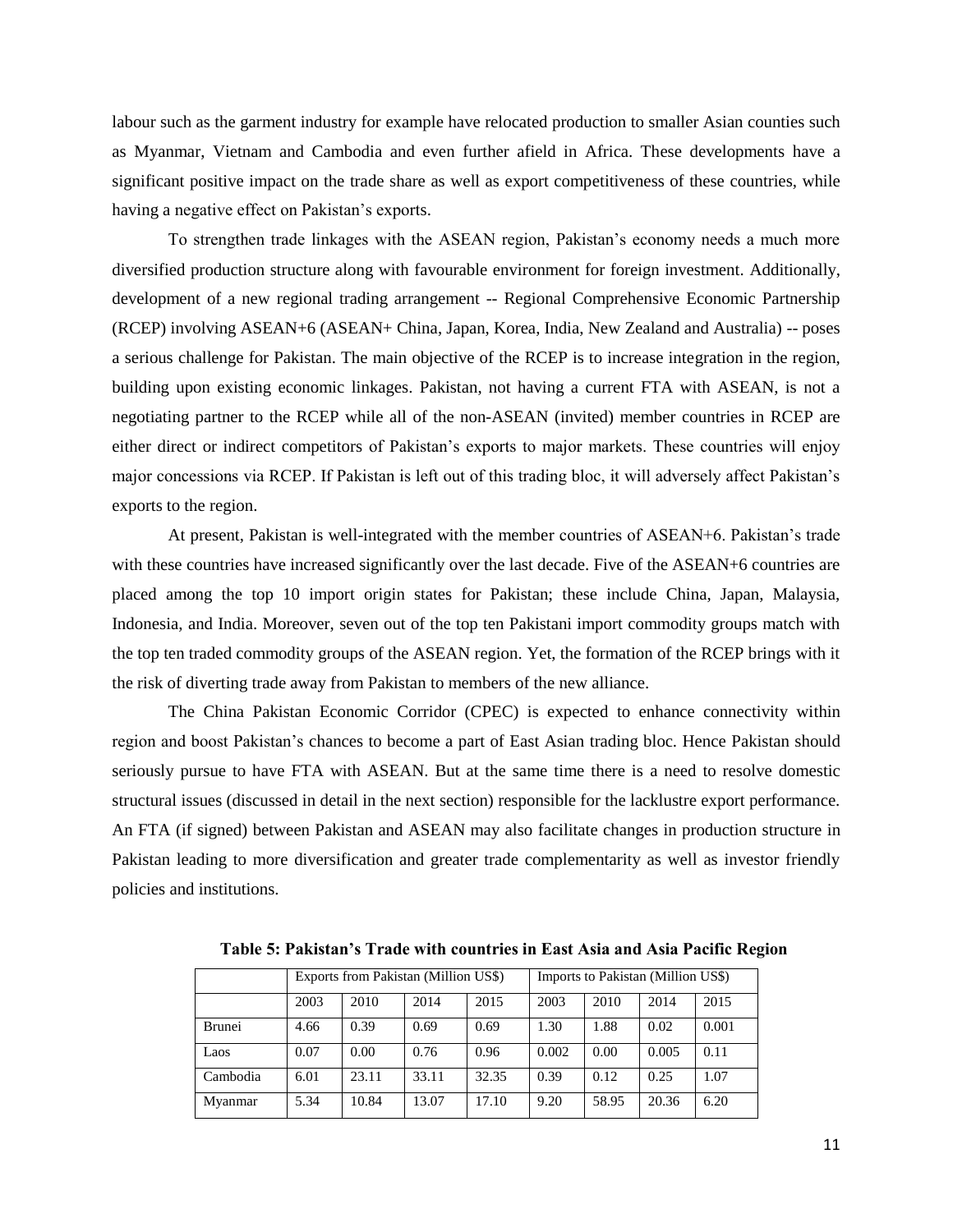| Malaysia    | 93.96  | 145.59  | 233.93  | 186.23  | 601.25 | 2054.8 | 1280.1 | 910.96  |
|-------------|--------|---------|---------|---------|--------|--------|--------|---------|
| Indonesia   | 47.39  | 73.85   | 138.17  | 140.75  | 265.92 | 675.66 | 2107.2 | 2041.8  |
| Philippines | 23.15  | 168.20  | 76.09   | 66.63   | 8.42   | 37.30  | 40.82  | 42.45   |
| Singapore   | 137.80 | 71.60   | 245.09  | 209.23  | 525.35 | 913.60 | 1149.1 | 874.55  |
| Vietnam     | 19.64  | 129.12  | 260.53  | 276.63  | 11.06  | 76.51  | 146.21 | 226.99  |
| Thailand    | 69.27  | 80.90   | 118.46  | 120.34  | 231.84 | 872.38 | 730.06 | 852.74  |
| Korea       | 206.02 | 279.38  | 377.89  | 294.75  | 348.7  | 739.1  | 657.6  | 702.0   |
| China       | 259.64 | 1435.94 | 2252.90 | 1934.93 | 957.3  | 5247.7 | 9588.4 | 11019.0 |
| Japan       | 139.14 | 123.38  | 193.92  | 182.28  | 861.9  | 1594.7 | 1753.0 | 1725.9  |
| Australia   | 115.43 | 148.15  | 167.22  | 175.67  | 217.9  | 467.0  | 336.5  | 537.6   |
| New Zealand | 31.02  | 33.69   | 40.97   | 36.48   | 15.8   | 60.4   | 59.0   | 48.8    |

Source: World Integrated Trade Solutions (WITS).

#### **3.2.CPEC and Pakistan China Trade**

 $\overline{a}$ 

There is immense potential to increase bilateral trade between Pakistan and China in the context of Free Trade Agreement (FTA) between the two countries, especially after the signing of Memorandum of Understanding on the construction of China-Pakistan Economic Corridor (CPEC). China's share in Pakistan's total exports has gradually picked up from 2.2% in 2003 to 8.8% in 2015. Whereas trade is heavily tilted in favour of China as imports share from China has increased from 7.3% in 2003 to 25.1 % in 2015. Research has shown that by promoting a more efficient allocation of resources, bilateral trade will help increase productivity, living standards and long-run growth of the two economies (Din, et. al., 2009). It is further suggested that trade will remain in favour of China in the short term. In the long term, change in the production structures may support a more balanced level of bilateral trade between the two countries. Increased level of trade between the two countries will foster competition resulting in lower prices for consumers, more product variety as well as improved quality and increased incentives for innovation.

Under CPEC, the Government of Pakistan has proposed the creation of 29 industrial parks and 21 mineral zones, 27 of these to be granted the status of Special Economic Zones (SEZs) in different cities of Pakistan which will support Pakistan's struggling economy. The most developed of these projects is the Gwadar SEZ, expected to be fully operational by the end of 2017, which will house industrial units for mines and minerals, food processing, agriculture, livestock and energy. It is hoped that these initiatives will attract Chinese investment, technology and know-how, which will translate into greater and more diversified Pakistani exports<sup>12</sup>. Pakistan needs to clearly design an industry and trade promotion programme to gain from the CPEC in terms of additional business opportunities (Esteban, 2016).

 $12$  However, business community in Pakistan is quite apprehensive that Chinese investors are neither interested in investing in Pakistan as an export base nor in generating profits from Pakistan through joint ventures of private foreign ownership.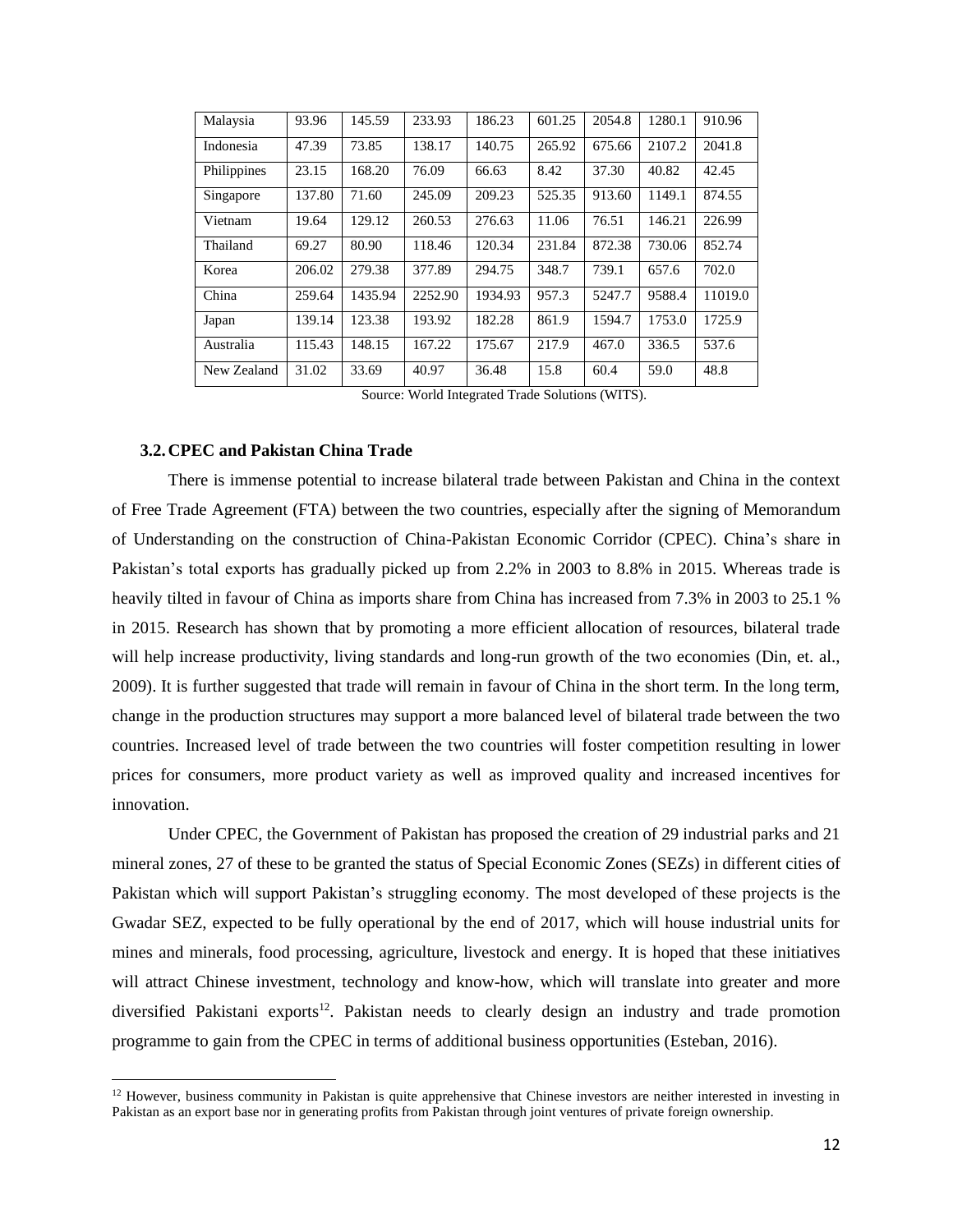No doubt at present, despite a rapid growth in bilateral trade between the two countries, there exist difficulties and obstacles. Pakistan's trade deficit with China has increased from UD\$698 million in 2003 to US\$9084 million in 2015. Transportation conditions between the neighbouring regions of the two countries do not meet the needs of bilateral trade development and there is relatively low efficiency in customs clearance. One of the CPEC's primary objectives is to address vital infrastructural requirements of Pakistan. CPEC will enhance connectivity and improve transportation facilities.

The Chinese consumer market is transforming<sup>13</sup>, thus offering new opportunities for Pakistan's businesses. China is moving up in the value chain in manufacturing sector and is out sourcing its low-tech manufacturing activities to other countries. Pakistan can benefit while catering to the demand of Chinese middle class for a wide range of products at affordable prices. The challenge for Pakistan is to actively promote trade facilitation, upgrade the trade structure and make bilateral trade more broad-based and diversified, while also exploring additional areas of cooperation (Din, et. al., 2009).

As highlighted above, Pakistan has not fully tapped the potential to export goods to China. One of the reasons cited for this is that Pakistan is not making goods which are in demand in China. Din, et. al., (2009) have highlighted areas to focus for increasing trade with China: diversification in Pakistan's industrial sector; development and utilization of mineral resources; and the use of improved processing technology in the agricultural sector. Similarly, the two countries have a huge potential for cooperation in the service industry and service trade<sup>14</sup>.

## **3.3.Pakistan in South Asian region**

Table 6 below illustrates the situation of Pakistan in South Asian Region. The share of exports to South Asia is 14% of Pakistan's total exports. Afghanistan leads this group with almost 57% of Pakistani exports within region is going to Afghanistan, followed by Bangladesh, India and Sri Lanka. In terms of overall South Asian exports to the world Pakistan is ranked at number three. Almost 80% is contributed by India followed by Bangladesh and Pakistan with a share of 10% and 7% respectively. While India is increasing its world market share for Pakistan this share is declining.

Trade structure of Pakistan is not much different from most of the other countries in the South Asian region. With similar comparative advantages Pakistan has to compete with other countries in the region. Additionally, geo-political factors also contribute to its slow growth in exports. As a region, both India and Pakistan are the largest economies in terms of population as well as size, two countries share a long border with similar socio-economic characteristics, yet the trade between these two countries has

 $\overline{a}$ 

<sup>&</sup>lt;sup>13</sup> Rise of upper middle class, a generation of free spenders and increasingly powerful role of e-commerce.

 $14$  For details see Din, et. al.,  $(2009)$ .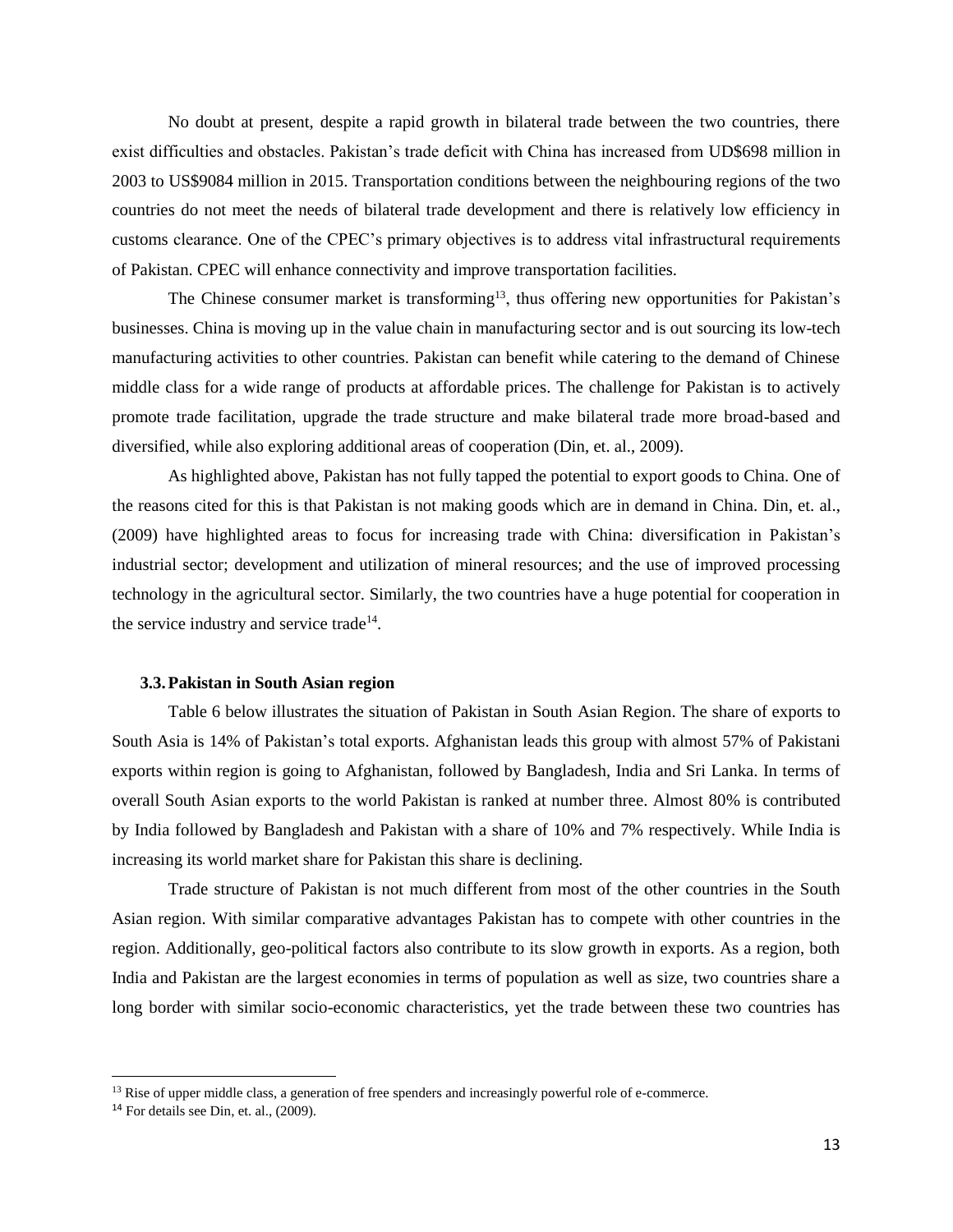remained extremely low (especially exports from Pakistan). Both SAFTA and SAPTA have failed to deliver as per expectations mainly because of India-Pakistan tensions.

With the exception of Afghanistan, all major trade partners of Pakistan are from outside the region. India is also looking forward to other countries than working on improving relations with its neighbour. Pakistan's exports mainly constitute low value added industrial products and agricultural products, while Pakistan's imports from the South Asian countries are mainly raw material and low valueadded products (Mamoon, et. al., 2011). As a region it is least integrated as compared to other regions, although the countries within this region have made significant progress in integrating with the rest of the world.

|               |       | <b>Exports from Pakistan</b> |          |          | Imports to Pakistan |        |        |        |  |
|---------------|-------|------------------------------|----------|----------|---------------------|--------|--------|--------|--|
|               | 2003  | 2010                         | 2014     | 2015     | 2003                | 2010   | 2014   | 2015   |  |
| Afghanistan   | 408.2 | 1684.7                       | 1879.1   | 1722.2   | 31.1                | 138.4  | 392.2  | 390.4  |  |
| Bangladesh    | 166.2 | 636.8                        | 687.6    | 700.6    | 42.9                | 73.9   | 60.7   | 60.3   |  |
| <b>Bhutan</b> | 0.29  | $\Omega$                     | $\Omega$ | $\Omega$ | 0.16                | 0.02   | 0.01   | 2.75   |  |
| India         | 83.6  | 275.0                        | 392.2    | 312.3    | 226.3               | 1559.9 | 2104.8 | 1669.3 |  |
| Nepal         | 4.81  | 0.72                         | 0.84     | 2.28     | 1.96                | 1.35   | 0.95   | 0.46   |  |
| Maldives      | 2.57  | 3.95                         | 8.35     | 7.58     | 0.21                | 0.17   | 0.004  | 2.93   |  |
| Sri Lanka     | 83.5  | 283.9                        | 266.2    | 260.0    | 43.3                | 53.4   | 63.0   | 72.3   |  |
| Total         | 749.2 | 2885.0                       | 3234.3   | 3005.0   | 345.9               | 1827.1 | 2621.6 | 2198.3 |  |

**Table 6: Pakistan Trade within SAARC (Million US\$)**

Source: World Integrated Trade Solutions (WITS)

South Asian region shares almost identical pattern of comparative advantage in a relatively narrow range of products<sup>15</sup>. The region has low levels of intra-regional trade<sup>16</sup> and is less dependent on coordinated regional partnerships. This group of seven countries has kept higher level of protection within the region than with the rest of the world. Restrictive policies for the neighbour countries accompanied with serious political issues have counterbalanced the advantages of cultural harmonies, common geography, and the 'gravitational' pull of proximity on movement of goods and people. The region is least integrated not only in terms of trade, cross-border investment is modest and human connectivity<sup>17</sup> is also low for South Asia (Ahmad and Ghani, 2007).

Production structures worldwide have changed and shifted from vertically integrated final goods to regional or global value chains. Intermediate goods and components are acquired from countries which

 $\overline{a}$ 

<sup>&</sup>lt;sup>15</sup> Export Structures of Bangladesh, India, Nepal and Pakistan have comparative advantage in food and live animals, basic manufactures, and miscellaneous manufactured goods. Sri Lanka too has comparative advantage in food and live animals, and miscellaneous products (for details see Kemal, et. al., 2000).

<sup>&</sup>lt;sup>16</sup> Similar trade structures and absence of comparative advantage in products that are normally imported by countries in the region have impeded the growth of intra-regional trade (Kemal, et. al., 2000).

<sup>&</sup>lt;sup>17</sup> The flow of ideas through people to people contact, through telephonic conversations, through purchase of technology and royalty are all low.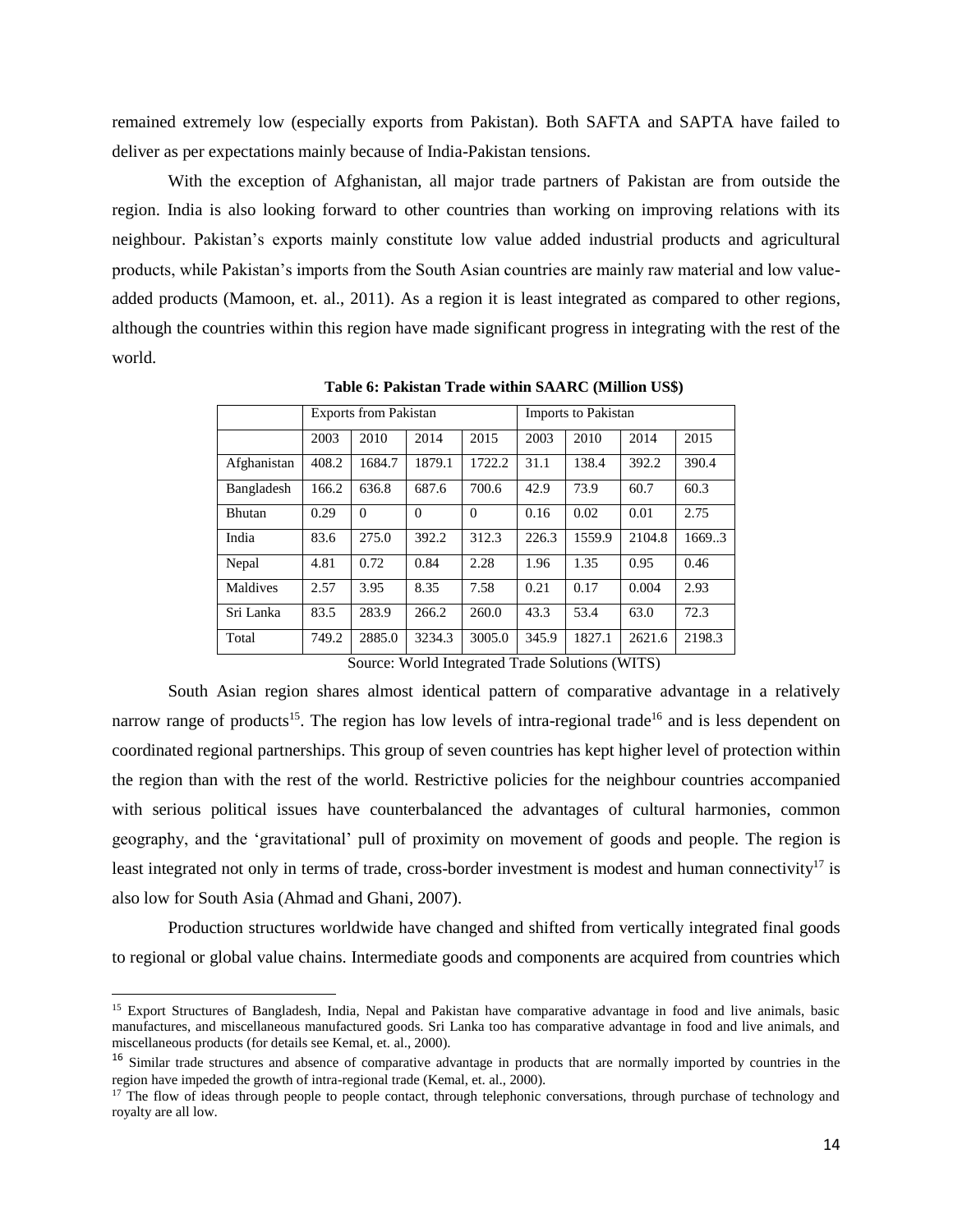offer suitable quality at lower costs. This has lowered assembly cost of manufactured products. Countries that have liberalised services trade, reduced tariff rates, facilitated cross-border trade and movement of skilled and expert manpower, and softened custom regulations have benefited from the global supply chains as well as manufacture-embedded services exchange (Hussain, 2017). ASEAN is a good example in this regard. In many respects, and particularly in terms of labour endowments, South Asian countries resemble many Southeast Asian countries and have the capacity for global value chain activity provided it improves on the quality of its infrastructure and removes its political bottlenecks.

The region has great potential to integrate further by eliminating intra-regional tariffs and through more liberalisation of services and investment regimes. Co-operation in the development of physical and institutional infrastructure would also help. South Asia needs to learn from ASEAN connectivity to identify ways to increase logistics performance in South Asia (OECD, 2015).

**Table 7: Pakistan's Exports to ECO members (Million US\$)**

|                 |       | <b>Exports to ECO</b> |        |        |       | Imports from ECO |        |        |  |
|-----------------|-------|-----------------------|--------|--------|-------|------------------|--------|--------|--|
|                 | 2003  | 2010                  | 2014   | 2015   | 2003  | 2010             | 2014   | 2015   |  |
| Afghanistan     | 408.2 | 1684.7                | 1879.1 | 1722.2 | 31.14 | 138.4            | 392.2  | 390.4  |  |
| Azerbaijan      | 1.09  | 3.94                  | 27.7   | 42.2   | 0.02  | 0.04             | 0.11   | 0.04   |  |
| Iran            | 82.1  | 182.2                 | 43.1   | 32.3   | 301.7 | 883.6            | 185.7  | 260.9  |  |
| Kazakhstan      | 10.04 | 5.9                   | 6.7    | 12.8   | 0.05  | 35.0             | 4.21   | 3.72   |  |
| Kyrgyz Republic | 2.8   | 1.3                   | 1.0    | 0.9    | 0.00  | 0.10             | 0.15   | 0.06   |  |
| Tajikistan      | 0.24  | 0.7                   | 9.1    | 4.0    | 0.08  | 6.18             | 0.05   | 0.10   |  |
| Turkey          | 200.3 | 644.1                 | 391.1  | 235.4  | 65.58 | 155.70           | 192.86 | 205.23 |  |
| Turkmenistan    | 1.6   | 1.5                   | 7.0    | 8.2    | 0.09  | 31.88            | 15.78  | 14.71  |  |
| Uzbekistan      | 3.3   | 2.7                   | 2.4    | 2.0    | 1.30  | 19.19            | 0.69   | 1.12   |  |
| ECO             | 710   | 2527                  | 2367   | 2060   | 400   | 1270             | 792    | 876    |  |

#### **3.4.Pakistan in ECO**

Source: World Integrated Trade Solutions (WITS)

The ECO region, given its geographical proximity, common social and cultural characteristics, and diversity in economic structures, presents a strong case for promoting regional economic integration. Pakistan is its member since 1985, but so far has not been able to reap benefits from this regional bloc. Undoubtedly there exists enormous integration potential for the development of this resource rich ECO region and for including its excluded segments in today's global world (Ghani, et.al. (2013). But unfortunately, ECO's goals for regional trade integration and trade facilitation have shown little progress (Table 7).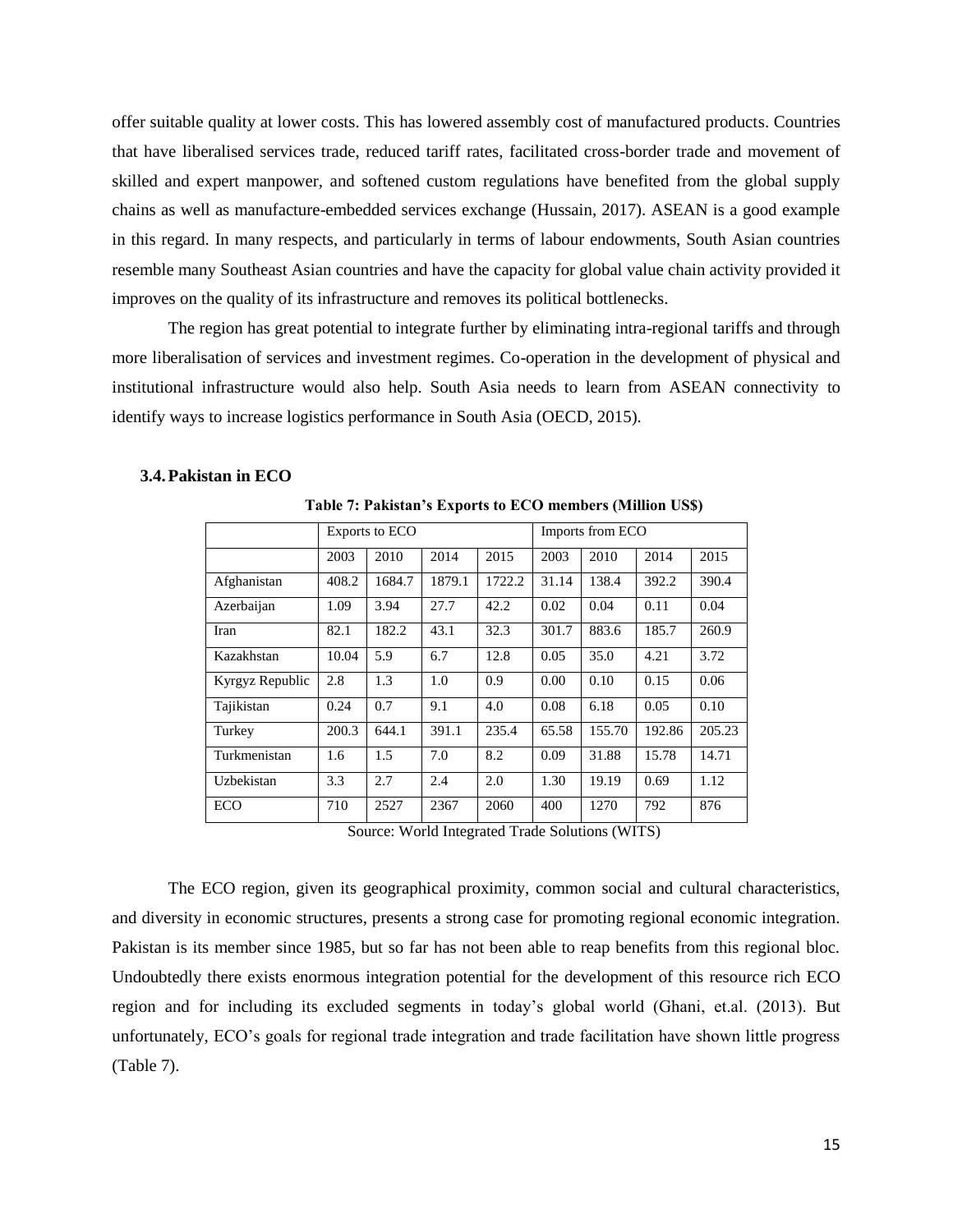Despite various initiatives to strengthen regional economic cooperation, it has weak intra-regional trade and investment linkages. The lack of success in promoting trade in the region despite the agreements and pronouncements at highest levels reflects the vague attitude of the member countries towards regional cooperation (Kemal, 2004). As a region, total merchandise exports from ECO to the world were only a minor share of 1.72% in 2015; and this share is declining. Pakistan's exports to ECO have increased from 0.7 billion US\$ in 2003 to 2.1 billion US\$ in 2015 (only because of Afghanistan). The bilateral trade between Pakistan and Afghanistan has increased enormously over the years. But the point of real concern is the declining exports to two of the major economies in the region -- Iran and Turkey. The substantial decline in exports to these countries reflects diplomatic weaknesses as well as other domestic structural issues.

There is huge potential for intra-regional trade across a wide range of commodities in ECO given enormous mineral and energy resources in some countries while diverse production structures in others. In ECO though the existing volume of bilateral trade with the ECO countries remains small, and in some instances trade complementarity is low, there exists potential for strengthening intra-regional trade across a wide-range of commodities in the presence of Regional Trade Agreements. Once trade is liberalized in the ECO region, the volume of intra-regional trade is expected to increase manifold (PIDE, 2011). According to the study, trade in the region can increase by a factor of eight as a result of a potential Free Trade Agreement among ECO countries as Regional Trade Agreements promise cheaper imports and more valuable exports.

If the region fully utilised this trade potential it can lead to vigorous growth in ECO economies. It is important for overall economic development and prosperity of the region. The analysis in the PIDE study has revealed that the potential annual trade volume of US\$ 280 billion is underutilised. As suggested by the PIDE Study appropriate measures are required to be taken to harness the actual potential which is being wasted and not being put to the benefit of regional business communities.

In summary, tapping the existing potential within Central Asia depends on physical connectivity, i.e., efficient infrastructure connections besides improving cross-border relations and correcting domestic flaws (as discussed in the next section). In addition, strengthening of regional institutions, particularly with a view to promoting regional governance and cooperation for peace and security and to improving a national institutional capacity to implement regional policies is required. This includes appropriate regulatory and legal frameworks to define rights of passage of goods, people and vehicles; permits to facilitate transit rights and arrangements to compensate transit countries for granting those rights as well as for other costs and risks such transit involves; dispute settlement mechanism; jurisdiction and responsibility over title and ownership of offshore pipeline segments, particularly those outside a state's territorial waters.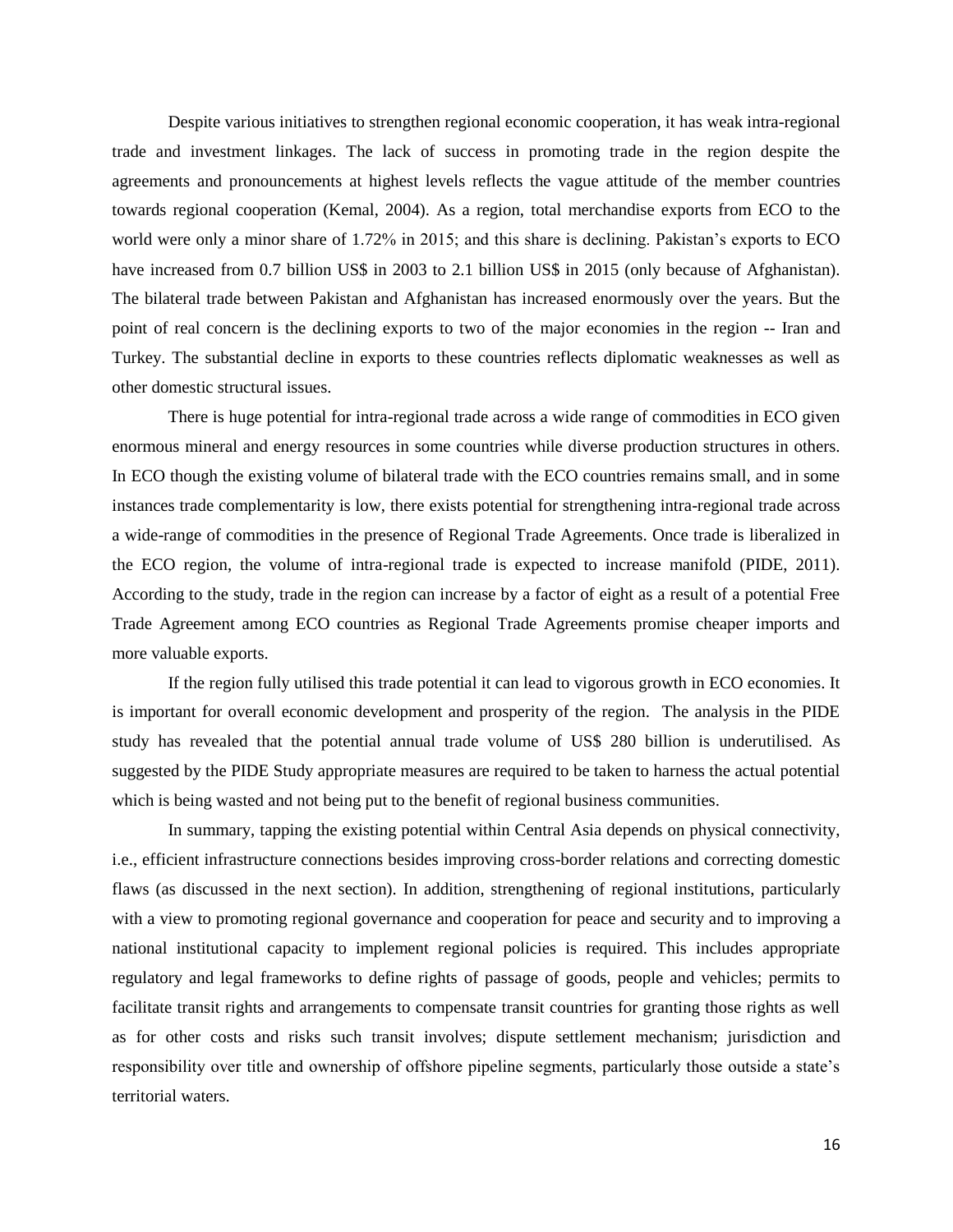Pakistan is located on a very important corridor joining China, India, Middle East and Africa. Pakistan can exploit this location advantage while undertaking regional initiatives. In the context of regional connectivity, CPEC is expected to play a fundamental role in not only establishing economic linkages between China and Pakistan but also with East and Central Asian countries. Pakistan should try to build on its trading relations, but before seeking to enter the trading bloc, Pakistan should try to build its trade capacity, that is, its ability to produce according to world market requirements, improvement in its supply-side infrastructure, and building its institutions. Next section will reflect on some of the major issues faced by Pakistan's export sector.

# **4. Pakistan's Export Sector Challenges in Changing Global Environment**

Given Pakistan's cotton resources and upgrading of textile facilities, it will remain a major player in world textile and apparel markets, but for long-run dynamism a diversification of exports should be an ultimate goal<sup>18</sup>. An important reason behind losing world market share is Pakistan's little technological progress over time and that too in production not in exports. The manufacturing sector, having grown behind heavy protection (of the past decades) has become inefficient; consequently, unable to acquire modern techniques (Weiss and Lall, 2004). Slow growth of manufactured exports goes along with increased susceptibility to external factors. That is, dependence on imports has increased because of increased import intensity of production and consumption predominantly in those export products where no progress has taken place. In short, Pakistan has not fully utilised the benefits of open trade regime.

No doubt, diversification is the most appropriate response to this problem. But at the same time to be successful in the long run, a major structural change is required, i.e., transition from a labour-intensive to a technology-intensive economy. In addition, human resource development is a prerequisite. As technological change also requires a new labour force trained to use increasingly complex machinery and equipment. Furthermore, institutional capacity building along with appropriate domestic policy environment cannot be ignored.

## **4.1.Technological Progress and Human Resource Development**

The state of science and technology has been far less satisfactory in Pakistan as compared with other emerging economies<sup>19</sup>. The poor state of science and technology may be attributed to the relatively low awareness of technological needs and capacity of the domestic industries; weak link between industry, academia, and research institutions; and lack of resources for scientific research to develop new industrial products, processes or to improve quality or minimise cost of production. Although a large

l

<sup>&</sup>lt;sup>18</sup> Concentration of exports in few items is one of the main reasons of instability in export earnings.

<sup>&</sup>lt;sup>19</sup> In Global Competitiveness ranking of 2016-17, higher education and training, technological readiness, and innovation Pakistan scores 2.9, 2.7 and 3.3 out of 7 respectively.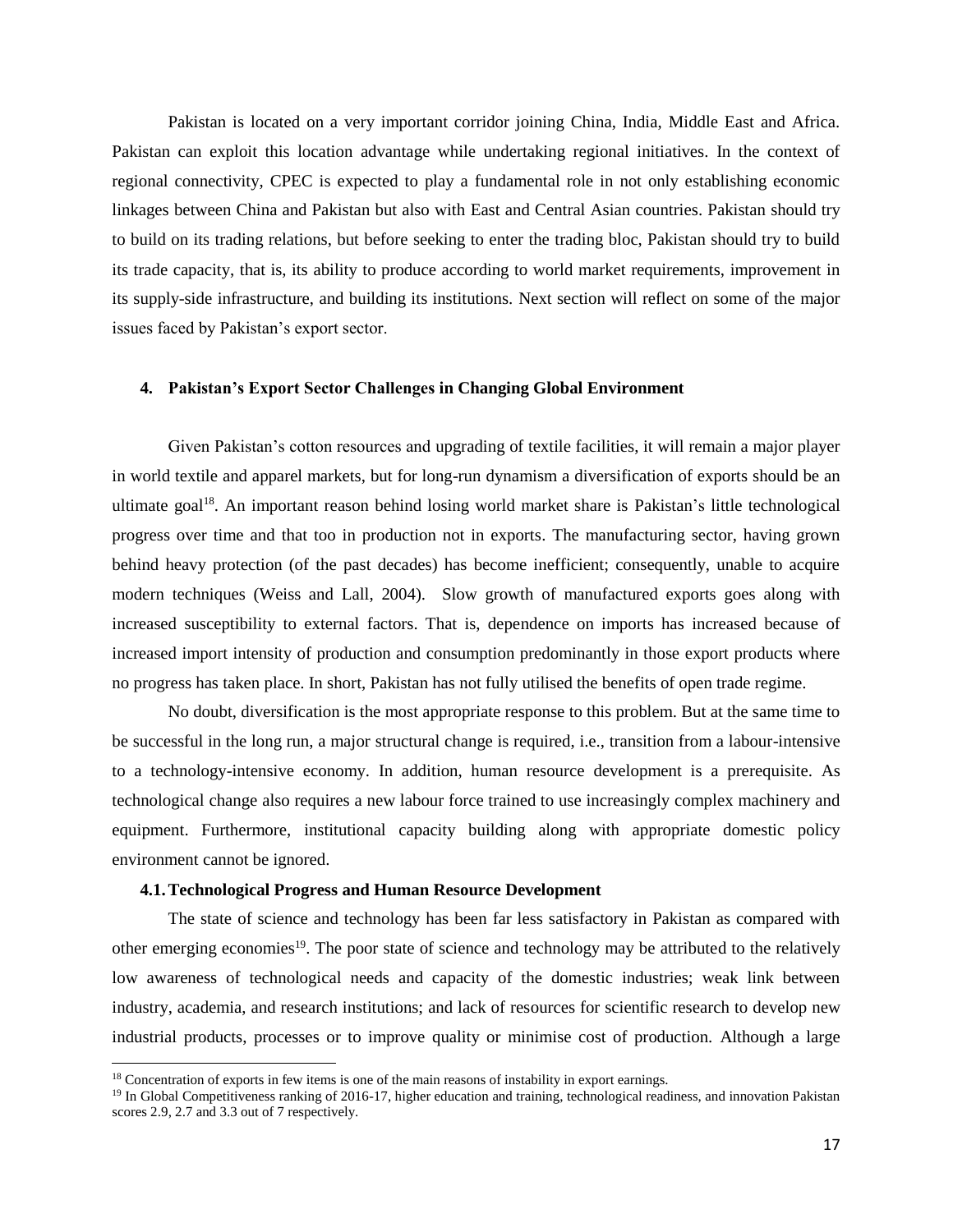number of research and development (R&D) organisations have been established with huge investments by the Federal and Provincial governments but the financial support has not been consistent. Further, as there is no real demand from industry, R&D in Pakistan is oriented towards the supply side. R&D activity in the industrial sector in itself is assumed to be negligible. This is in contrast to the industrialised countries where the industrial sector is a major contributor to the overall R&D effort of the country. No policy can be successful unless it is demand-driven and people-centric.

Similarly, Pakistan is deficient in the skilled human resources that are vital for technological advancement. Pakistan's labour force is not properly trained and mostly it is unskilled. The shortage of skilled labour is more severe in textiles, chemicals, and hosiery/bed linen. Inadequate institutional training and the low quality of education are regarded as the most important reasons for the lack of labour skills (Amjad, et. al., 2012). In the textile sector, an average worker produces only 40% of what his Chinese counterpart produces per day. Pakistan's productivity growth rate in the manufacturing sector from 2000 to 2010 was only 2.3% compared to 8% in China and 3.4 % in India, and this gap has further increased (Hussain, 2017).

As mentioned in earlier paragraphs, in a rapidly changing international environment, skilled manpower; along with science and technology capabilities are extremely important for sustaining development momentum. Significant and consistent commitment in terms of public investment in relevant technical and general education, as well as strengthening of research and development activities is very critical to bolster our export competitiveness. Pakistan needs to attach high priority to human resource development. More efforts should be towards improving the quality of education, on-the-job training, skill up-gradation and dissemination of new knowledge and techniques. This will help in achieving high value addition and low unit labour cost. To prepare the country to face emerging challenges, the development of science and technology and its linkage with industry has to be at the top of our trade and industrial vision for the future. Labour productivity is an important driver of market diversification at the firm level. Development of human resources with the required abilities can help to improve productivity and their ability to diversify their exports in international markets (Ghani, et.al., 2012).

New businesses or younger firms are more likely to adopt new technologies and are more prone to export, and there are learning effects from the export activity. They need to be encouraged through proper fiscal incentives for technology adoption including tax credits for research and development activities. Further, domestically owned enterprises should be offered the same incentive package as are made available to foreign owned firms to enable them to continue investing in better product and process technologies (Mahmood, et. al., 2009).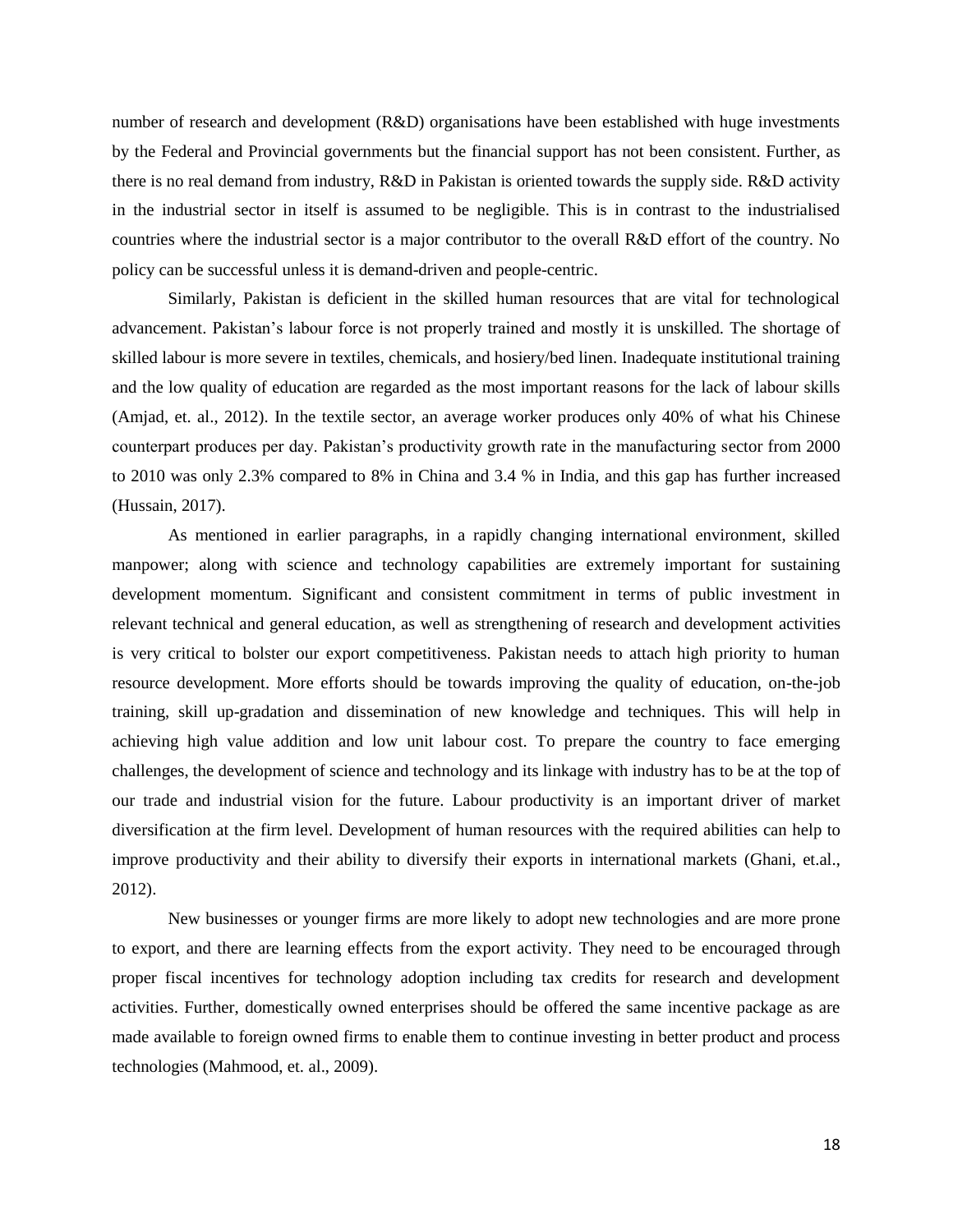## **4.2.Quality Certification and Standards**

Pakistan is facing strict competition from other developing countries. There are increasing concerns of the importing countries about social and environmental issue, the green technologies, child labour, gender balance, and bonded labour. These issues have further reduced the demand for Pakistani products. Pakistan's image of an exporter of low quality products is restricting the placement of orders for high quality products.

A serious challenge faced by Pakistan is the lack of capability to produce according to required standards and technical regulations applied in the international markets (Amjad, et, al., 2012). In addition to product related standards and technical regulations, system standards are also attaining importance. Businesses in Pakistan, especially small and potential exporters, lack the capacity to demonstrate compliance with standards and technical regulations through conformity assessment procedures. While Pakistan has set up the necessary institutional arrangements for certification, implementation remains limited mainly because exporters are not aware of these standards. Raising their level of awareness can result in significant gains in certification and quality improvements. The quality of product is basic to increasing value addition and until the brand name is established, certification is vital to get the benefits of quality improvement. For Pakistani exporters, quality certification and adherence to health, labour, and environment standards is still a major challenge (Amjad, et. al., 2012). Simplification and assistance for certification to technical standards can encourage the adoption of new technology in the export-oriented enterprises (Mahmood, et. al., 2009).

## **4.3.Infrastructure Development and Cost of Doing Business**

 $\overline{\phantom{a}}$ 

High cost of doing business in Pakistan<sup>20</sup> is a major issue, eroding the competitiveness of domestic manufacturers. Inefficiencies in the public sector institutions have contributed to high costs of production. Pakistan is facing the challenge of severe energy shortages (electricity, gas). Similarly, fuel costs also put a heavy burden on firms and has an adverse effect on their competitiveness (Amjad, et.al., 2012). Energy problems have changed the dynamics of large scale manufacturing. Acute deficiencies have forced large number of industries to switch to alternate energy systems. However, given the high cost involved in this shift, not all firms have the resources to do so. Hence, smaller firms are either closing down, or are cutting down their businesses. According to a survey conducted by the World Bank, the majority of respondents identified problems related to power supply as a major obstacle to business  $expansion<sup>21</sup>$ .

<sup>&</sup>lt;sup>20</sup> In Pakistan high energy cost, labour wages and discount rate compare to other countries in the region are thus having a negative impact on growth and performance of the industrial sector.

<sup>&</sup>lt;sup>21</sup> It is estimated that a typical business in Pakistan on average losses 5.6 % of annual output due to power outages as compared with less than 2 % for the average plant in China.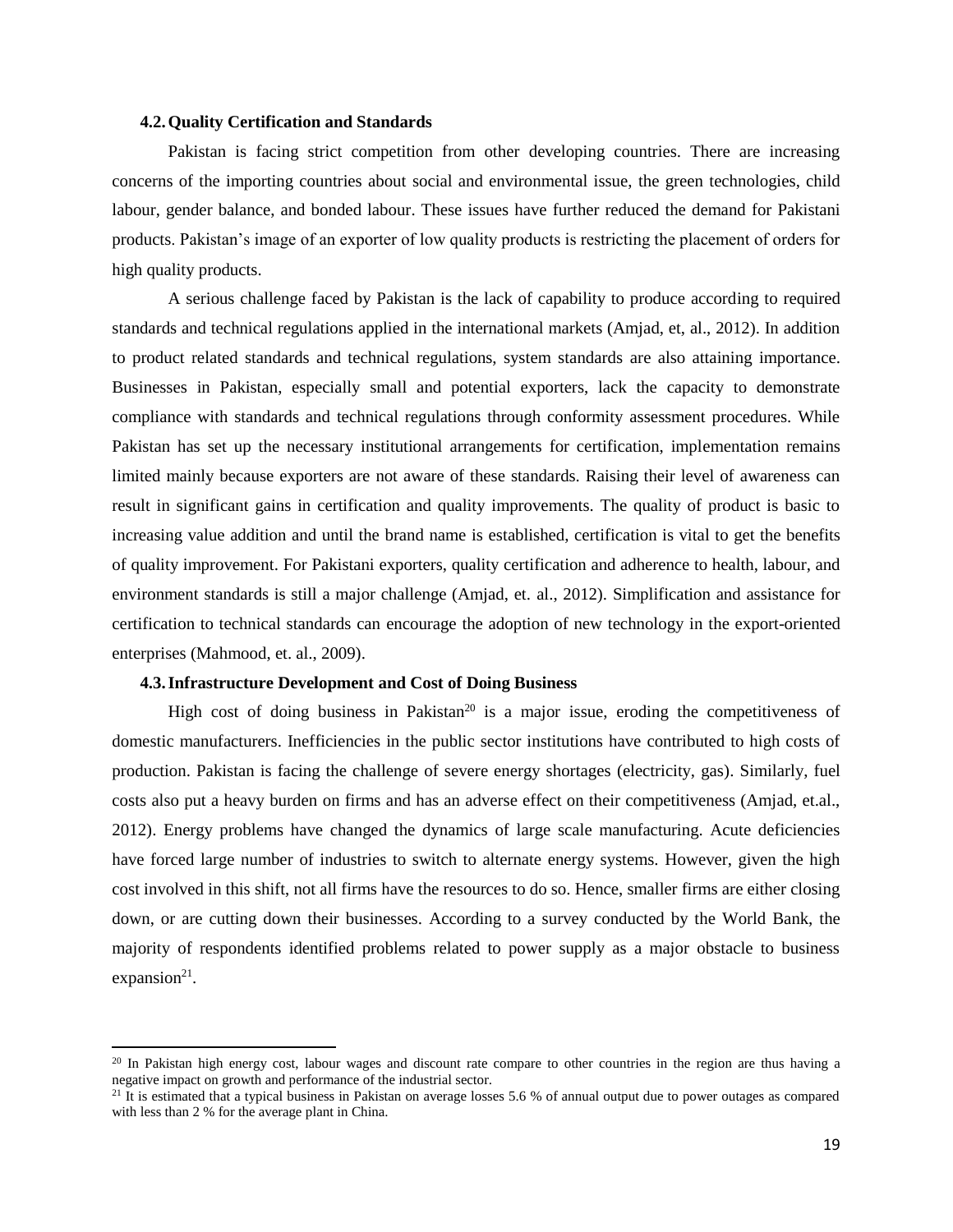Additionally, weak physical infrastructure has been a major factor deterring the performance of our trade related activities<sup>22</sup>. The quality of infrastructure is below world average. Lack of repair and maintenance has resulted in the depreciation of physical infrastructure. This is likely to hamper economic integration not just domestically (connecting remote regions), but also regionally and internationally. Here, investment in the maintenance and upgrading of existing and new infrastructure could provide an important boost to economic activity.

Infrastructure projects under CPEC are of vital importance in this regard as the CPEC's primary objective is to address urgent infrastructural requirements of Pakistan. CPEC provides an opportunity to revive Pakistan's economic structure through the development of its energy sector and by nurturing greater connectivity through road development, provided it is executed sensibly guarding domestic interests.

## **4.4.Business Climate**

 $\overline{\phantom{a}}$ 

For export-oriented enterprises to become efficient there is a need for an efficient market economy, free flow of information and adequate provision of amenities. Though Pakistan is making improvements in its overall business climate<sup>23</sup>, flaws still remain in the regulatory and legal framework<sup>24</sup>. Entrepreneurs are required to conform with many regulations relating to the work environment including health and sanitation, product standards, and taxation (as discussed above). However, granting too much authority to the enforcement agencies often leads to harassment of enterprises as well as corruption, causing loss of business confidence.

Despite being the main manufacturing activity with longest production chain along with inherent potential for value addition at each stage of processing, the textiles sector continues to concentrate on low-end product with limited value addition. In Pakistan, firms often complained the lack of an investment-conducive environment, which hinders business expansion and exports. The textile industry of Pakistan has the potential for performing better both in productions as well as in export because of its intrinsic competitiveness in the international market for its conventional products. However, to sustain its position and to move in high value added products as well as for the increased market share, a large investment in new technology along with favourable business environment is essential. To improve firms' efficiencies to develop increasingly sophisticated products, focus should be on further improving the business environment through revisions in regulatory arrangements (customs, taxation and company law) and through uninterrupted energy supplies at reasonable cost comparable to its regional competitors.

<sup>&</sup>lt;sup>22</sup> For infrastructure Pakistan scores only 2.7 out of 7 in Global Competitiveness scoring 2016-17.

<sup>&</sup>lt;sup>23</sup> In 2017, Pakistan is among top ten economies with bigger improvements in business regulations. Pakistan improves its score by 2.08 points.

<sup>&</sup>lt;sup>24</sup> In *Ease of Doing Business* ranking 2017, Pakistan with score of 51.77 is at no. 144 out of 190 counties.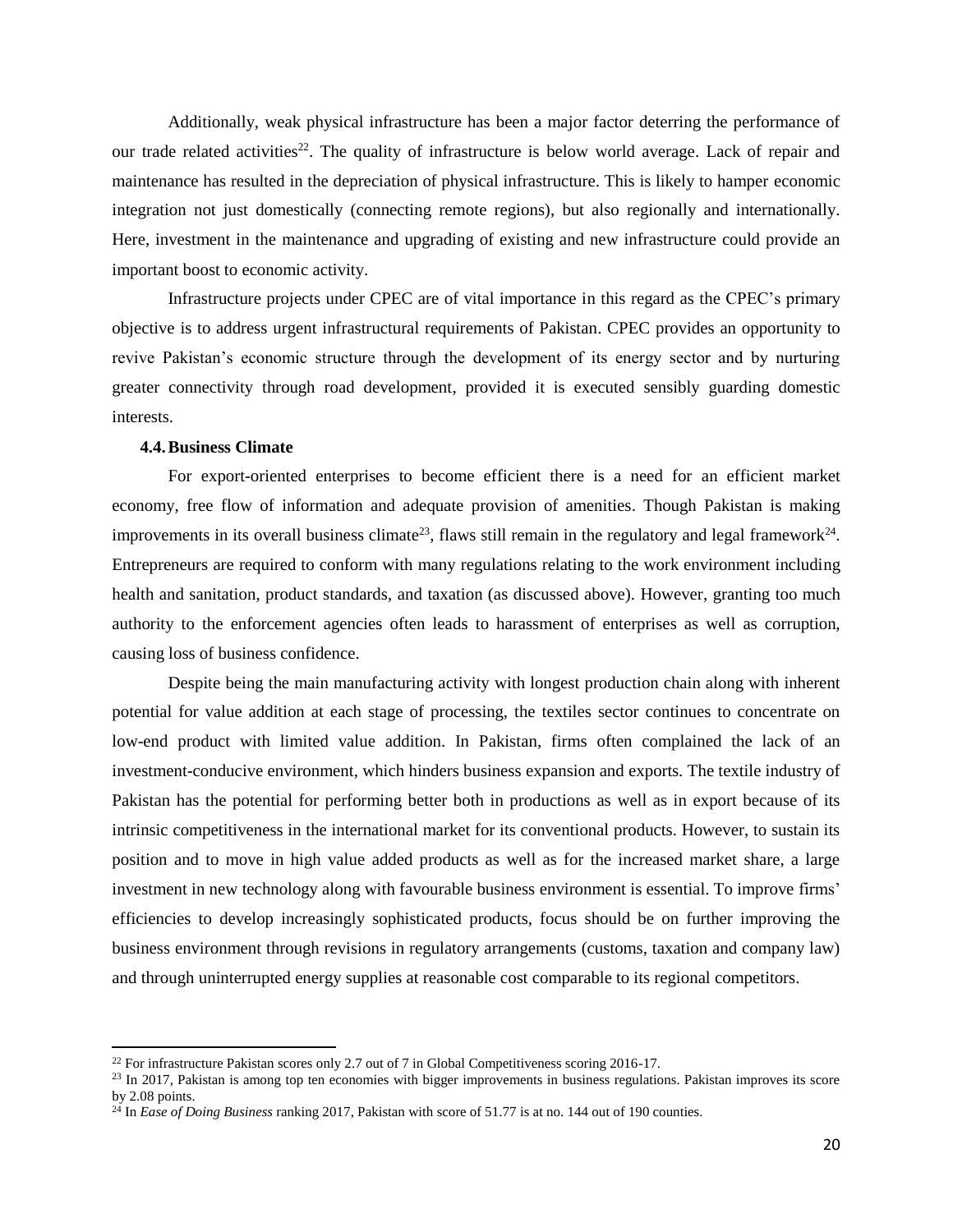In general, for enhancing our export competitiveness, there is a need for regulatory, administrative and bureaucratic reforms. The focus should be on strengthening public institutions for the support of the private sector. Serious efforts towards creating and strengthening institutions for effective implementation of policy reforms with transparency, efficiency and consistency are required. Costeffective enforcement of property rights and contracts, reforms in the procedures to issue NOCs, permits and licences (that is to minimise restrictions) and inspections by government agencies are obligatory for overall improvement in business climate (Hussain, 2017).

#### **4.5.Industrial Clusters**

Cluster of industries connected via vertical and horizontal linkages are viewed as key to become competitive in the global market place. The most dynamic feature of industrial clusters is the ability to foster improvement in efficiency and promote innovation. Proximity encourages intense competition among competing firms, leading to technological advances with the industry. In Pakistan industrial zones were established in 1990s but after withdrawal of incentives they became irrelevant. Gawadar Industrial Zone and Textile City Karachi are steps in the right direction. Clusters are more important for SMEs because they provide cost-effective opportunities to deliver targeted technical assistance for upgrading technology, management and marketing. Development of Industrial clusters for improvement in efficiency and technology diffusion is another crucial issue in Pakistan. Businesses thrive and grow in clusters which help the firms in lowering their costs through easy access to amenities and other business related facilities that are typically available in such clusters. There is a need for more such initiatives to help cluster export oriented manufacturing.

#### **4.6.Financial Market Development**

 $\overline{a}$ 

Access to finance is another major issue that requires thorough consideration<sup>25</sup>. Small and medium industries (SMIs) are facing financial difficulties. Lending money to SMEs is still a problem. Pakistan is weak in terms of legal rights for both borrowers and lenders. Easy availability of long-term credit to finance the working capital needs of small and medium enterprises in Pakistan could lower firm's transaction costs thus increasing their competitiveness. Collateral and bankruptcy laws need to be redesigned to facilitate access to credit. Institutional support in terms of provision of institutional credit, facilitating technical and management skills, fiscal concessions and effective legal system for SMEs is required. The most effective way of delivering institutional support is to focus on selected sectors with growth potential and make it time-limited.

 $25$  In Global competitiveness ranking, Pakistan scored 4.0 out of 7 in 2013-14 in financial market development, which decreased to 3.4 out of 7 in 2016-17.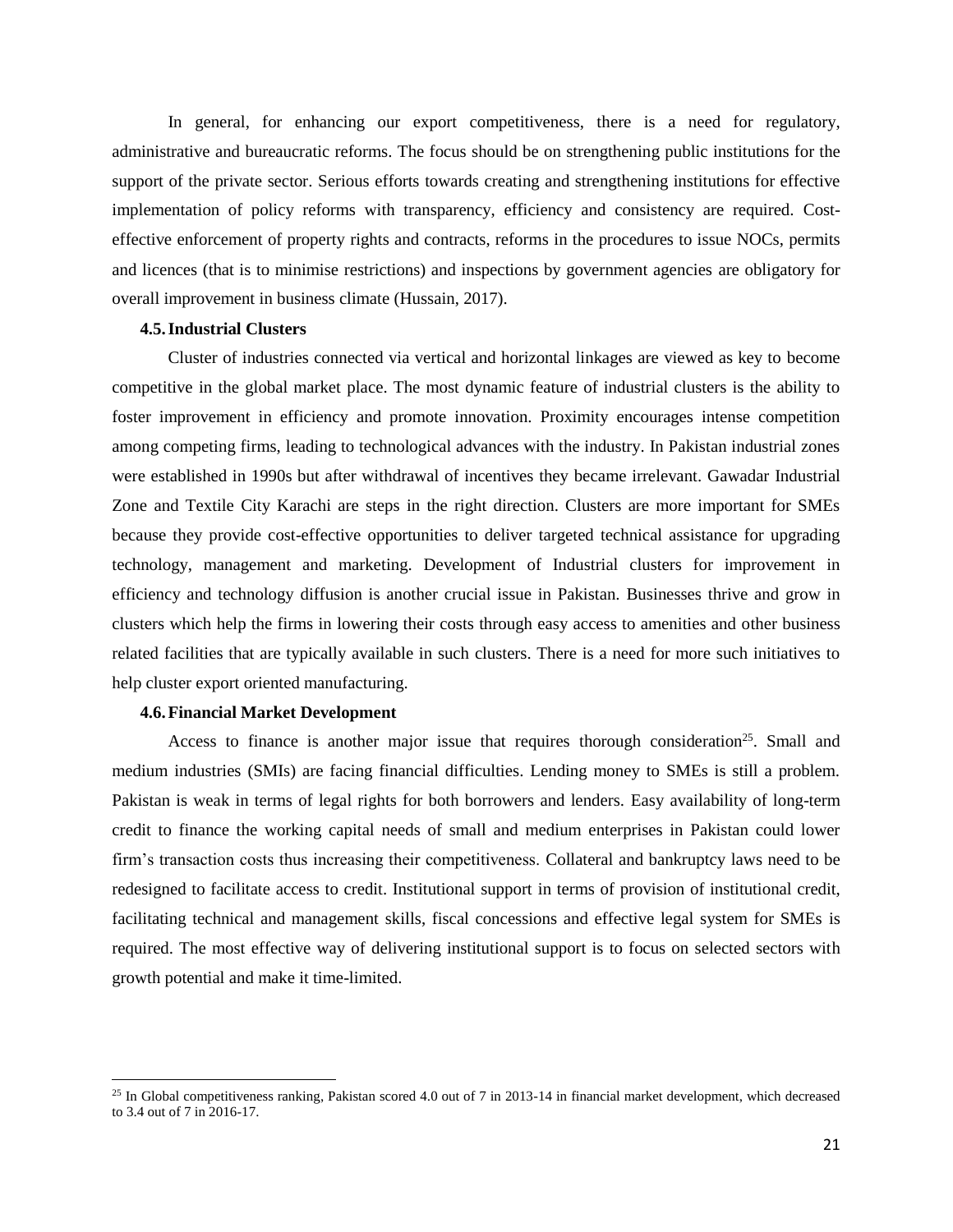## **4.7.Coherent Trade policy**

 $\overline{\phantom{a}}$ 

Another serious issue is the inconsistency in the trade policy formulation in Pakistan, that is, trade policy lacks coordination with other related policies and is unduly influenced by external actors. Trade liberalisation policies should be aligned with other macroeconomic policies such as exchange rate liberalisation that would also work to mitigate budgetary pressures. Besides, research has shown that in the manufacturing sector of Pakistan, the exchange rate volatility partially offsets the positive effect of depreciation on exports (Zia and Mahmood, 2013). In terms of trade liberalisation, Pakistan has taken cautious steps towards opening up the economy. However, overall tariff levels remain high, which weakens productivity growth and constitutes an impediment to efficient resource allocation and the integration of Pakistan into global value chains. In addition, the use of ad hoc trade policy instruments under SROs remains common which lowers the predictability of the trade regime and promotes a culture of rent-seeking.

## **4.8.Low level of Foreign Direct Investment (FDI)**

Low level of FDI is another major obstacle behind the poor performance of Pakistan's external sector. FDI contributes directly to economic growth through physical and human capital accumulation, along with improving total factor productivity through technological and knowledge spill-overs. FDI in export oriented industries can play a significant role in increasing Pakistan's exports (Din et. al., 2009). Moreover, FDI enables regional integration by allowing countries to link to global and regional value chains, as done effectively by East Asia to promote exports.

Developing Asia received US\$ 442.7 billion in 2016, which accounts for almost 25% of total FDI inflows in 2016 (UNCTAD, 2017). Pakistan's share in this total is hardly 0.5%, i.e., US\$ 2 billion. Although FDI increased from 2015 (US\$ 1.3 billion), but still it is very low compared to other regional competitors. This increase is mainly from a number of projects being implemented along the China-Pakistan Economic Corridor (CPEC). This has resulted in a large amount of foreign investment in infrastructure industries, especially electricity generation and transport $26$ .

Policy makers should design plans to attract more capital investment (foreign as well as domestic). Promotion of FDI should be the main concern for policy makers besides supporting in-country business partnerships. We should attract foreign investors for export oriented joint ventures in Pakistan and also establish joint ventures abroad. There is a need to target brand name merchandisers and large retailers of standardised products. Foreign joint ventures can provide marketing, design, logistics, financing while the production can be handled by domestic forms. However, it will require greater

<sup>&</sup>lt;sup>26</sup> For instance, Power Construction Corporation (China) and Al-Mirqab Capital (Qatar) have started to jointly invest in a power plant at Port Qasim, the second largest port in Pakistan. In addition, the State Power Investment Corporation (China) and the local Hub Power Company have initiated the construction of a coal-fired plant.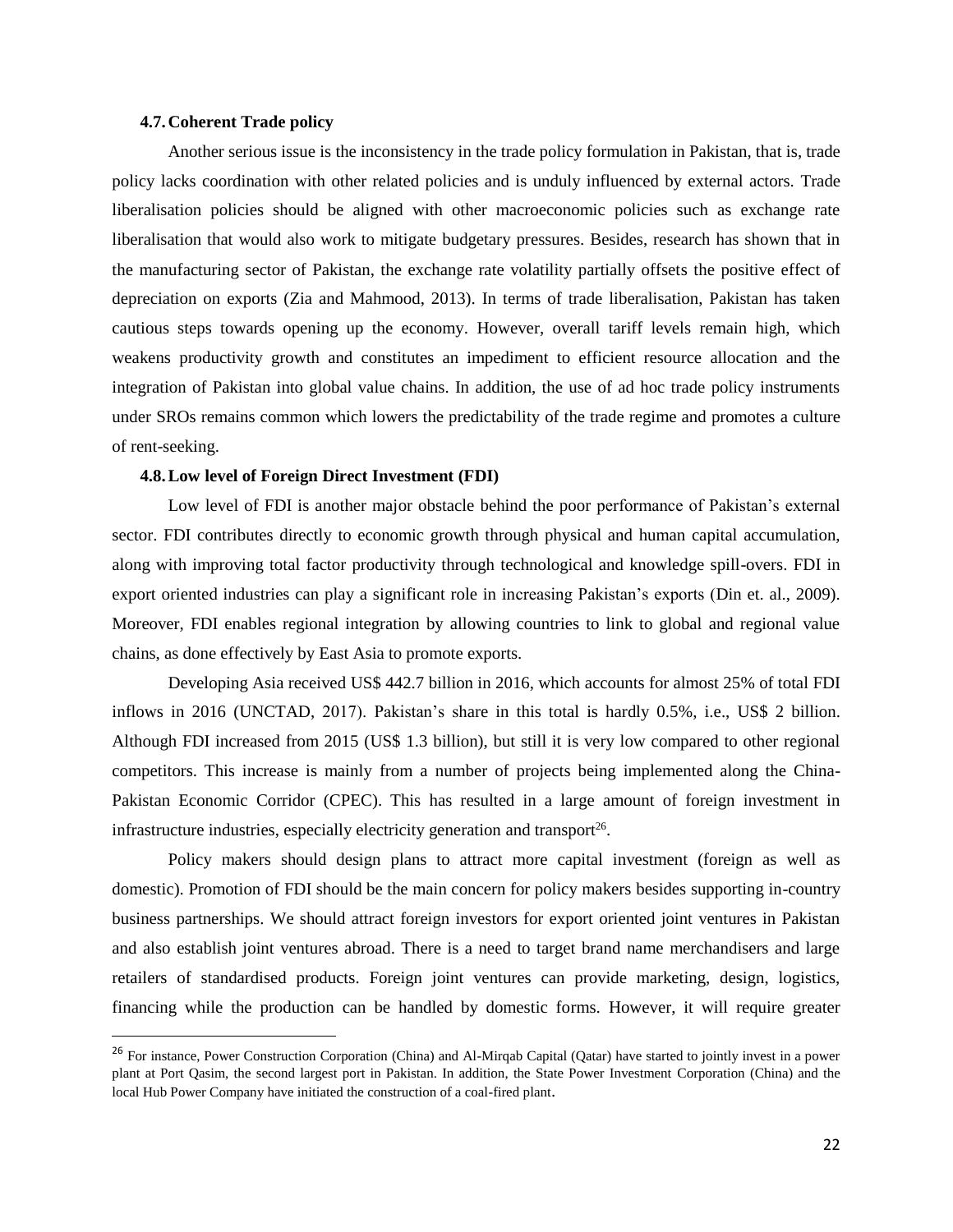transparency and disclosure by Pakistani firms aspiring for joint venture relationships and a reliable dispute resolution mechanism to redress grievances.

## **5. Conclusions and Way Forward**

Despite liberalisation of its trade regime, Pakistan has not fully benefitted from opportunities emanating from the growth in international trade during the past decade. Our industrial sector that initially grew under import substitution bias with substantial governmental support has not prepared itself for global market competitiveness. The lack of entrepreneurship and gaps in business support policies have kept Pakistan from moving up on the technology ladder preventing the country to achieve higher value addition and greater export diversification. Inefficient firms are gaining in terms of tax exemptions and concessions through lobbying, while new dynamic and efficient firms are not encouraged to enter the market (Hussain, 2017).

Undoubtedly, there is recognition at the government level to take initiatives vis-à-vis competitiveness and technological upgrading; but the key issue is how to go about it. Pakistan is reforming its industrial strategy to meet domestic and external challenges and attract foreign investment, improve export performance and move towards further integration at the global and regional levels. But at the same time, challenges faced by Pakistan are how to improve its growth, attract more FDI, skill formation, build technological capability and enlarge and diversify exports. In the dynamic areas comprising electronics, machinery, and metal products, progress is nominal in terms of exports for Pakistan. Industries like automobiles have progressed rapidly but confined to the domestic market only<sup>27</sup>. Engineering sector, in general is dominated by either assembly operations based on imported parts, or the production of basic and simple components. Pakistan has not been able to develop a strong capital goods sector.

Increasing world population and growing global prosperity is fuelling the demand for new products. Relocation of industries from developed to developing countries in the wake of global restructuring and increasing outsourcing opportunities from developed countries offer greater opportunities for Pakistani exporters. Pakistan is also awarded with the Generalised System of Preferences Plus (GSP-Plus) status in 2014 in the EU. So far numerous tariff lines under GSP-Plus remain un-exploited<sup>28</sup>. Given our inherent textile base, Pakistan's exporters have a strong chance to acquire competitive advantage by importing raw material not available locally or through joint venture agreements with businessmen of the countries having raw material.

 $\overline{\phantom{a}}$ 

<sup>&</sup>lt;sup>27</sup> Trade policy still has an import substitution bias for automobiles, whose imports are subject to tariff peaks. The continued protection has not helped it to become globally competitive.

 $28$  Pakistan lacks the capacity to supply man-made fibre-cotton mix.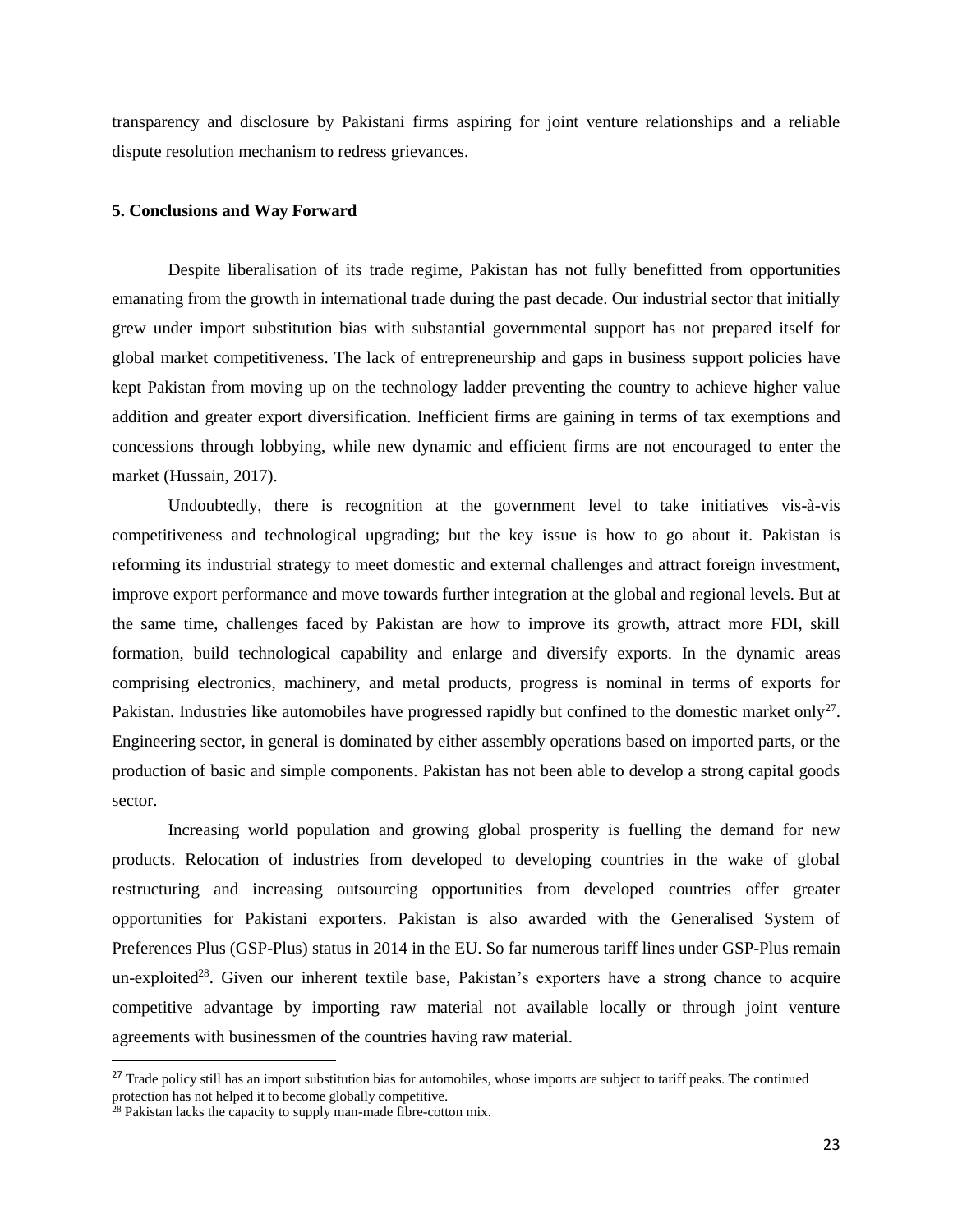Pakistan adopted a private sector-oriented approach somewhat earlier than other economies in the region but has not been able to expand its exports compared to other economies in the region. Though the contribution of private sector enterprises is increasing significantly, there is an urgent need to assist private entrepreneurs (who are dynamic, open to innovation and have managerial capabilities) by providing a favourable business environment with good governance, appropriate institutional and financial support mechanisms, an adequate legal and support framework and other physical and social infrastructure. Additionally, creating awareness among enterprises to bring in professional managers and skilled manpower to operate export oriented industries (in particular) would lead to higher overall productivity.

Government's role should be confined to legislation, policy development, regulation, capacity building and facilitation with an objective to increase productivity in all exports sectors. The private sector should take the lead in investment and value chain development on its own. Focus of policy makers should be towards the broader components of national competitiveness, specifically health, education and infrastructure. We should learn from the experience of China, especially how they have promoted their exports while neutralizing import substitution.

For sustainable competitiveness, Pakistan may begin by creating competency in the more labour intensive components of complex products, gradually progressing to more skill and technology intensive activities. To increase exports first there is a need to increase the production of goods and services in all sectors in general but in exportable sector the most. There is a need to devise policies and strategies to increase the production through capacity utilisation, capacity expansion and productivity growth. There is significant capacity in every industrial unit which cannot be utilised because of expensive raw materials, lack of finance, and shortage of expertise. A comprehensive analysis of all such export units may provide guidelines for optimum utilisation of their excess capacity. In this regard, industries which have lost their competitive edge should be ignored (Hussain, 2015).

For capacity expansion, we need to diversify the production base in favour of goods and services with comparative advantage, global demand and growth potential. Some of these industries are electronic and telecommunication equipment, automotive parts, biological pharmaceuticals, renewable energy, petrochemicals and aerospace. Further as our auto industry is beginning to look efficient other downstream and upstream industries should be established. Within textile sector clothing and value added products should be expanded (Hussain, 2015). Finally, productivity growth will come automatically from investment in human capital and promoting innovation (as discussed earlier).

Small and Medium Enterprises (SMEs) can play a crucial role in any economy. There is a need to involve SMEs in an organised production network for exports. Currently, SMEs are playing an important role in our manufacturing activities but for exports their weak technological base and management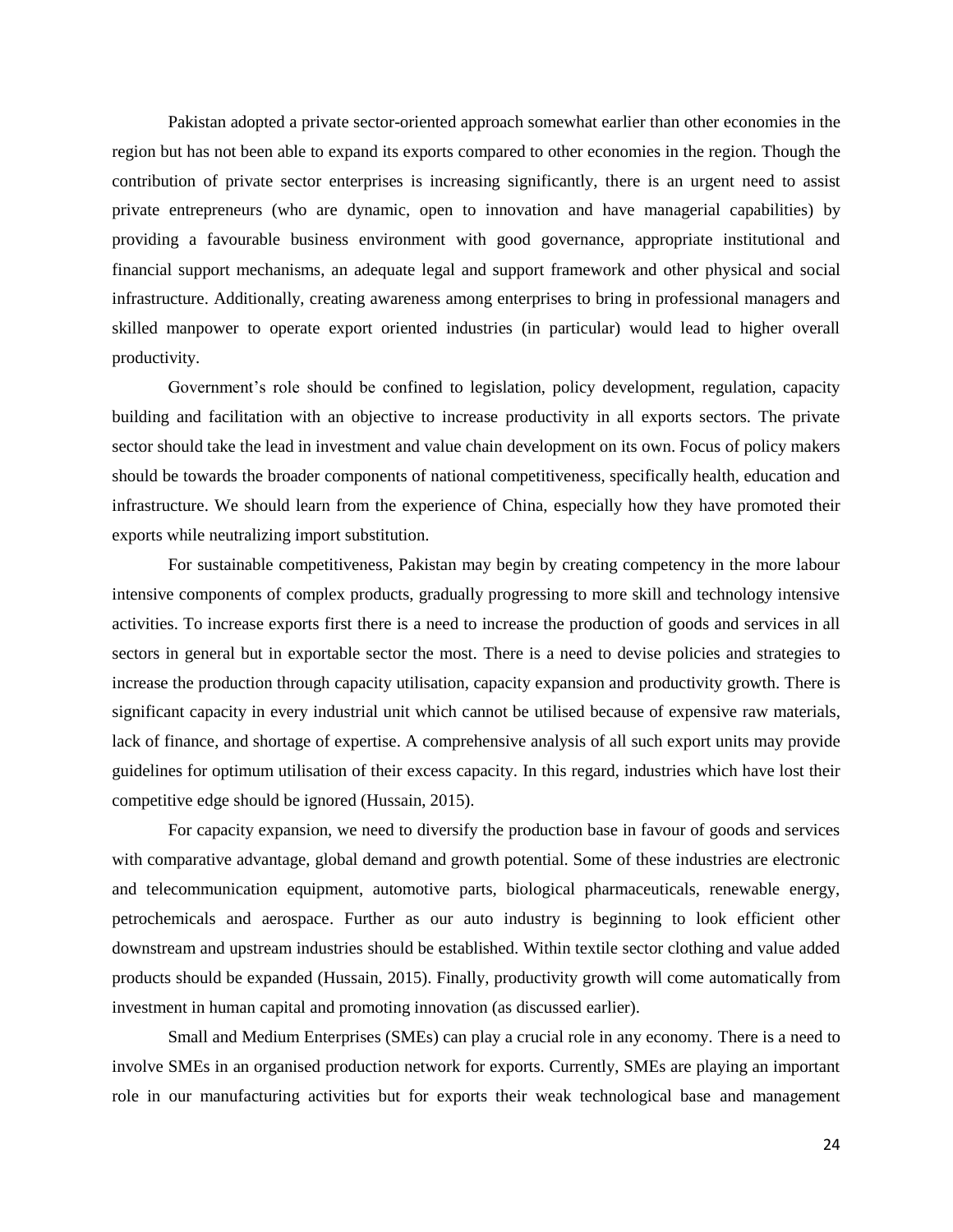practices and limited access to information is creating major issues in terms of quality, delivery delays, and reliability. Without integrating the export oriented SMEs in an organised production network for exports we cannot stimulate our exports. The formal industrial sector, through strategic alliances, subcontracting, outsourcing can bring the SMEs into the production network and lead to overall productivity gains. The state will have to play a proactive role to ensure easy and affordable access to information, finances and create facilitation centres in cluster areas.

In the globalised world it is no longer necessary to master entire production chain and to organize the production processes within a single firm. For reorienting our SMEs, we can focus on mastering only one aspect of production in the group of activities involved in the final product. This not only will save learning costs but will allow SMEs to establish relations with large national and multinational corporations. Technology acquisition, diffusion and transfer constantly involve inter-firm production links between small, medium and large industries within country as well as with other countries. Effective linkages must be put in place to facilitate production and market.

Identification of suitable firms and facilitation of linkages with firms in friendly countries like China, Iran and Turkey as well as in other regional countries through business groups would be extremely useful for technology transfer and to get involved in Regional or Global Value Chains; specifically in areas where we lack in comparative advantage. As happened in other countries (for instance, ASEAN members), participation in any such arrangement will bring economic benefits, in terms of productivity, sophistication and diversification of exports. The issue of raw material could also be resolved through such initiatives.

Furthermore, Pakistan could be the destination for the Chinese industry<sup>29</sup>. Pakistan is planning industrial parks, special economic zones and science parks to facilitate the establishment of the Chinese industry in Pakistan. Pakistan can attract the Chinese manufacturing sector by developing a trained workforce for industries together with overcoming the energy shortage and improving business climate. Pakistan needs to train its workforce to the Chinese standards. Chinese industry if relocated to Pakistan would have a positive impact on our productivity as well as on our exports.

In the changing global environment, another challenge for Pakistan is to build further on suitable international alliances (bilateral or regional) to foster technological capability in sectors operating at a lower technological level and earn more foreign exchange. Declining exports to United Arab Emirates, Saudi Arabia, Iran and Turkey, despite having good political relations is quite worrying. These markets have great potential for our exports. Reinvigorating trade relations with these countries would be of great help.

 $\overline{\phantom{a}}$ 

<sup>&</sup>lt;sup>29</sup> Many large companies in China have plans to relocate their business to other countries.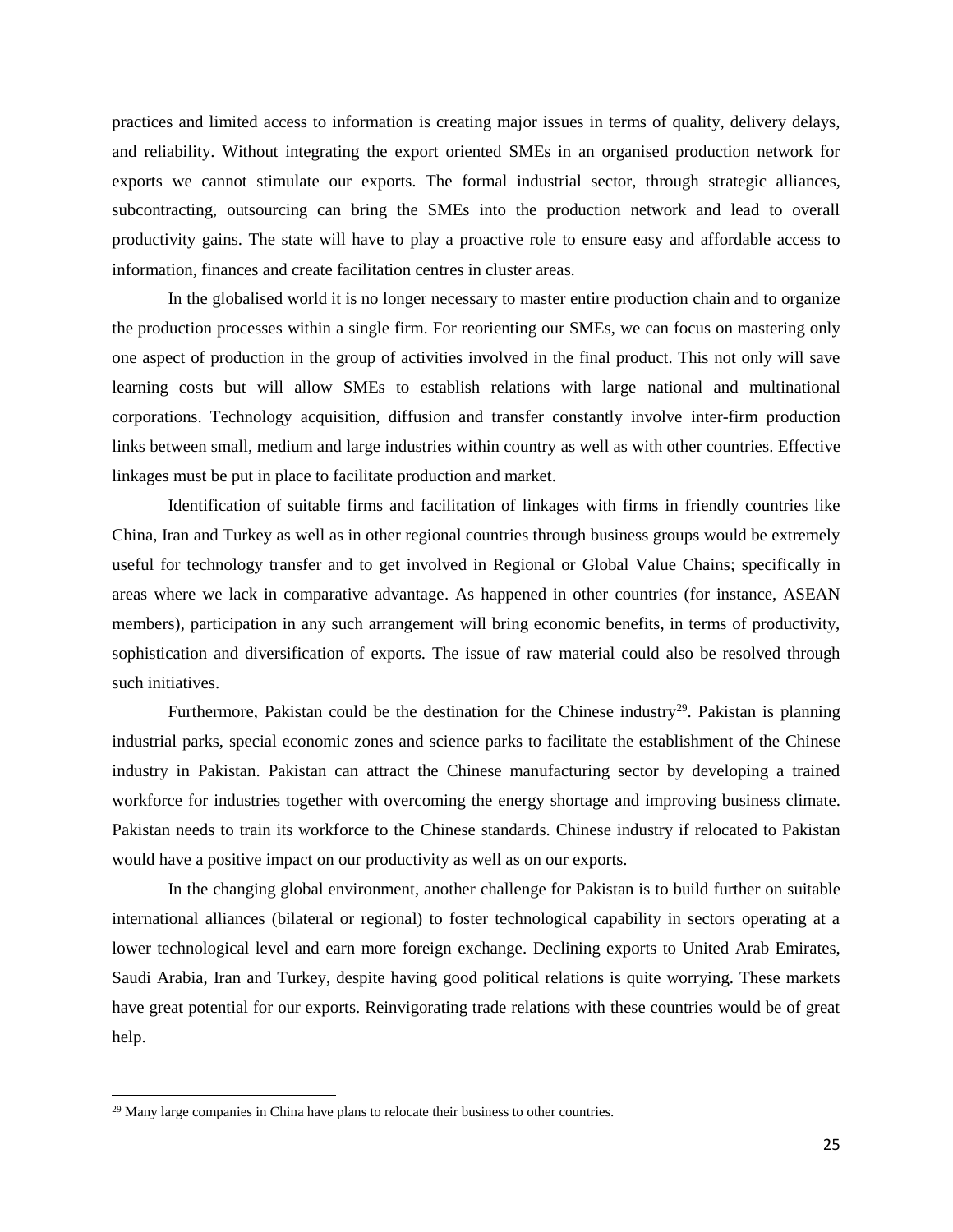We need to revive economic diplomacy in our foreign relations. The role and effectiveness of the Commercial Councillors in improving the relations with trading partners is extremely important. For regional cooperation and trade the strengthening of institutions is a must. The objective should be to improve national institutional capacity to implement regional policies. This will require appropriate regulatory and legal frameworks to define rights of passage of goods, people and vehicles; permits to facilitate transit rights and arrangements to compensate transit countries for granting those rights as well as for other costs and risks such transit involves; dispute settlement mechanism; jurisdiction and responsibility over title and ownership etc.

The development projects under CPEC are expected to fulfil energy requirements as well as enhance connectivity. Pakistan's economy has huge strategic development potential, as it is located at the crossroads of South Asia, Central Asia, China and the Middle East. CPEC would link a vast sweep of regional markets from China to Asia to the Middle East and to Europe. This will create enormous inter and intra-regional trade opportunities for Pakistan. Pakistan with a vast population, large and diverse resources, and untapped potential for trade can benefit from this regional development provided it gets its policies right on an urgent basis.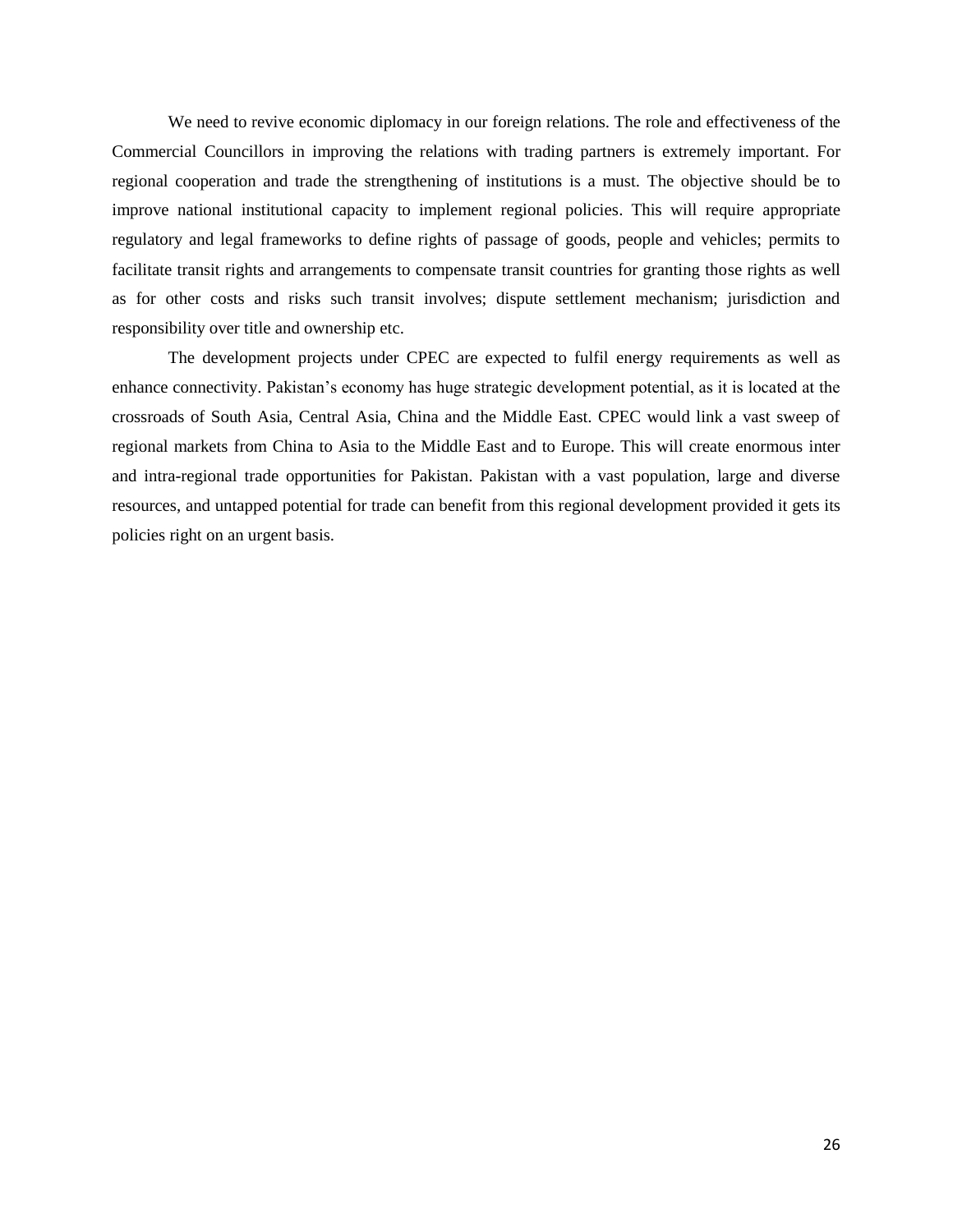## **References**

- 1. Ahmad, S. and E. Ghani (2007) South Asia Growth and Regional Integration: An Overview. In *South Asia: Growth and Regional Integration* edited by Sadiq Ahmad and Ejaz Ghani, The International Bank for Reconstruction and Development, The World Bank, Washington, D.C.
- 2. Amjad, R. (2017) Economy: boom or burst? *DAWN*, May 07.
- 3. Amjad, R. E. Ghani, M. Din, T. Mahmood (2012) Export Barriers in Pakistan : Results of a from Firm-Level Survey. *The Lahore Journal of Economics*, Vol. 17, SE (September), pp. 103- 134.
- 4. Asian Development Bank (2017) Asian Development Outlook 2017: Transcending the Middle-Income Challenge. Asian Development Bank, [www.adb.org](http://www.adb.org/)
- 5. Din, M., E. Ghani and T. Mahmood (2009) Determinants of Export Performance of Pakistan: Evidence from the Firm-Level Data. *The Pakistan development Review*, Vol. 48, No. 3, pp. 227- 240.
- 6. Din, M., E. Ghani, and U. Qadir (2009) Recent Experience and Future Prospects of Pakistan's Trade with China. *The Lahore Journal of Economics*, Vol. 40, SE (September), pp. 87-110.
- 7. Esteban, M. (2016) The China-Pakistan Corridor: A Transit, Economic or Development Corridor. *Strategic Studies*, Vol. 36, No. 2, pp.63-74.
- 8. Fortunato, P. and C. Razo (2014) Export sophistication, Growth and the Middle-income Trap. In *Transforming Economies: Making Industrial Policy Work for Growth, Jobs and Development*, edited by José M. Salazar-Xirinachs, Irmgard Nübler and Richard Kozul- Wright. International Labour Office\_ Geneva: ILO.
- 9. Ghani, E., A. Malik and M. Din (2013) Positioning of the ECO in the World's Sustainable Development: Contributing factors to Economic and Trade Exchange. *ECO Economic Journal*, 3 rd Issue.
- 10. Ghani, E., T. Mahmood and M. Din (2012) Market Diversification and Firms' Characteristics of Export-Oriented Manufacturers in Pakistan. *The Pakistan Development Review*, Vol. 51, No. 2, pp. 103-115.
- 11. Hussain, I. (2017) Tariffs, Trade and Taxation. *DAWN*, July 10<sup>th</sup>.
- 12. Kemal, A. R. (2004) Exploring Pakistan's Regional Cooperation Potential. *The Pakistan Development Review*, Vol. 43, No. 4, pp. 313-334.
- 13. Kemal, A. R., M. Din, K. Abbas and U. Qadir (2000) A Plan to Strengthen Regional Trade Cooperation in South Asia. A Study prepared for the SANEI-I Project, Pakistan Institute of Development Economist (PIDE), Islamabad. Available at [http://sanei-](http://sanei-network.net/uploads/research/a-plan-to-strengthen-regional-trade-cooperation-in-south-asia1464082003.PDF)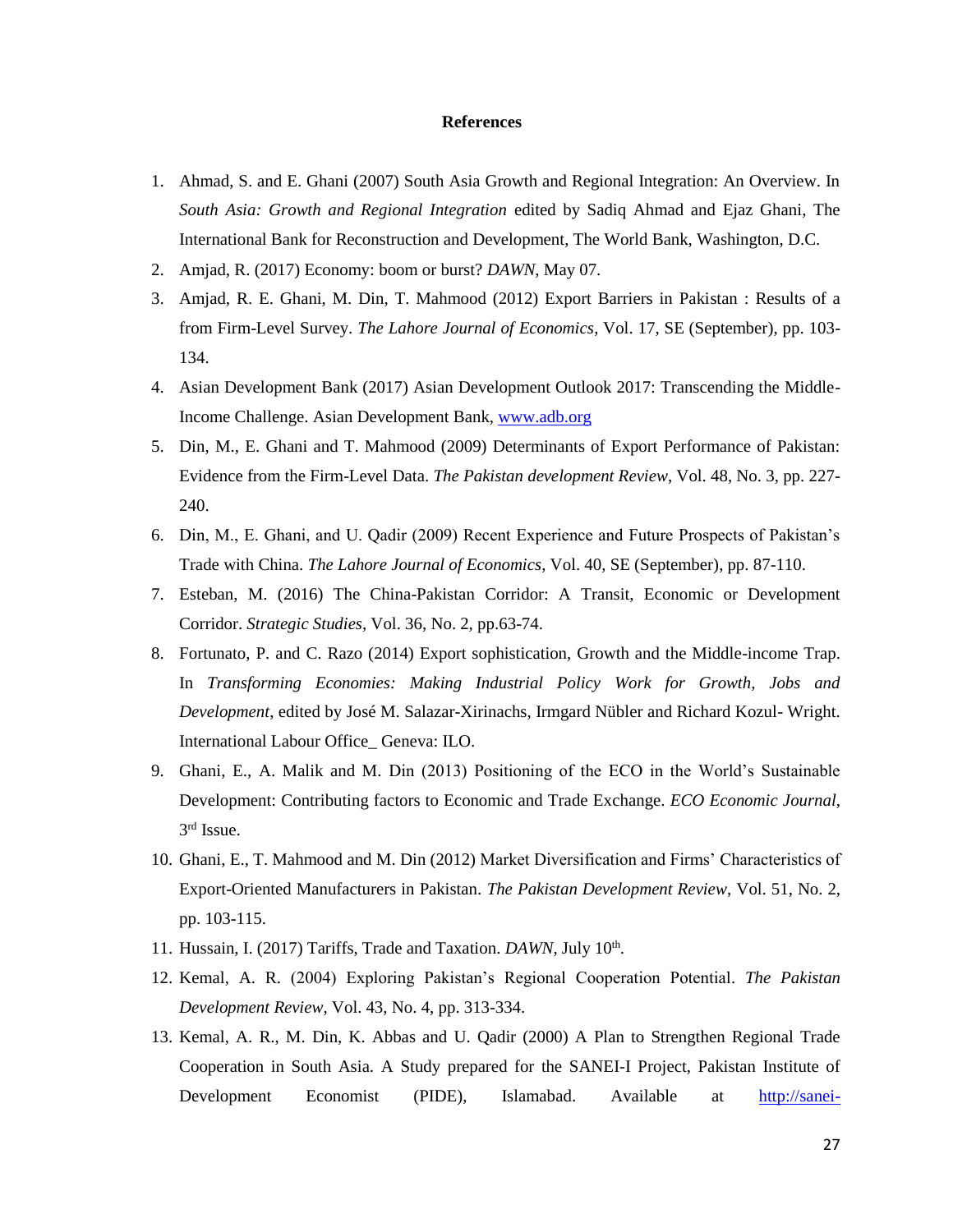[network.net/uploads/research/a-plan-to-strengthen-regional-trade-cooperation-in-south](http://sanei-network.net/uploads/research/a-plan-to-strengthen-regional-trade-cooperation-in-south-asia1464082003.PDF)[asia1464082003.PDF](http://sanei-network.net/uploads/research/a-plan-to-strengthen-regional-trade-cooperation-in-south-asia1464082003.PDF)

- 14. Kemal, A. R., M. Din, U. Qadir, L. Fernando and S. Colombage (2002) Exports and Economic Growth in South Asia. A Study prepared for the South Asia Network of Economic Research Institutes, Pakistan Institute of Development Economics. Retrieved from [http://saneinetwork.net/Files/02\\_05.pdf.](http://saneinetwork.net/Files/02_05.pdf)
- 15. Khan, A. H., A. Malik and L. Hasan (1995) Exports, growth and Causality: An Application of Cointegration and Error-correction Modelling. *The Pakistan Development Review*, Vol. 34, No. 4, pp. 1003-1012.
- 16. Khan, M. and U. Afzal (2016) The Diversification and Sophistication of Pakistan's Exports: The Need for Structural Transformation. *The Lahore Journal of Economics*, Vol. 21, Se (September), pp. 99-127.
- 17. Mahmood, T., M. Din, E. Ghani and M. M. Iqbal (2009) An Analysis of Technology Adoption by Export-Oriented Manufacturers in Pakistan. *The Pakistan Development Review*, Vol. 48, No. 4, pp. 939-948.
- 18. Mamoon, D., Z. Ilahi, S. A. Paracha, H. Mughal and A. Ayesha (2011) Pakistan's Trade Competitiveness & Complementarities in South Asia. Pakistan Institute of Trade and Development, Islamabad. Available at [http://www.pitad.org.pk/Publications/35-](http://www.pitad.org.pk/Publications/35-Pakistan%27s%20Trade%20Commetitiveness%20&%20Complementarities%20in%20South%20Asia.pdf) [Pakistan%27s%20Trade%20Commetitiveness%20&%20Complementarities%20in%20South%](http://www.pitad.org.pk/Publications/35-Pakistan%27s%20Trade%20Commetitiveness%20&%20Complementarities%20in%20South%20Asia.pdf) [20Asia.pdf](http://www.pitad.org.pk/Publications/35-Pakistan%27s%20Trade%20Commetitiveness%20&%20Complementarities%20in%20South%20Asia.pdf)
- 19. Mian, A. (2014) Growing Pains. *The Herald*, July Issue.
- 20. Mohanty, S. K., and S. Pohit (2007) Welfare Gains from Regional Economic Integration in Asia: ASEAN+3 or EAS. RIS-DP # 126, Research and Information System for Developing Countries, New Delhi.
- 21. OECD (2015) The Participation of Developing Countries in Global Value Changes: Implications for Trade and Trade Policy. Trade Policy Note, Organisation for Economic Cooperation and Development. Available at [https://www.oecd.org/tad/policynotes/participation](https://www.oecd.org/tad/policynotes/participation-developing-countries-gvc.pdf)[developing-countries-gvc.pdf](https://www.oecd.org/tad/policynotes/participation-developing-countries-gvc.pdf)
- 22. PIDE (2011) ECO-PIDE Study on Trading Patterns in the ECO Region. Pakistan Institute of Development Economics, Islamabad.
- 23. Qadir, U, M. Din and E. Ghani (2010) ASEAN- Pakistan Free Trade Agreement: A Feasibility Study. Pakistan Institute of Development Economics.
- 24. Rana, S. (2017) Foreign Loans in 2016-17 recorded at historic high. *The Express Tribune*, July  $21<sup>st</sup>$ .